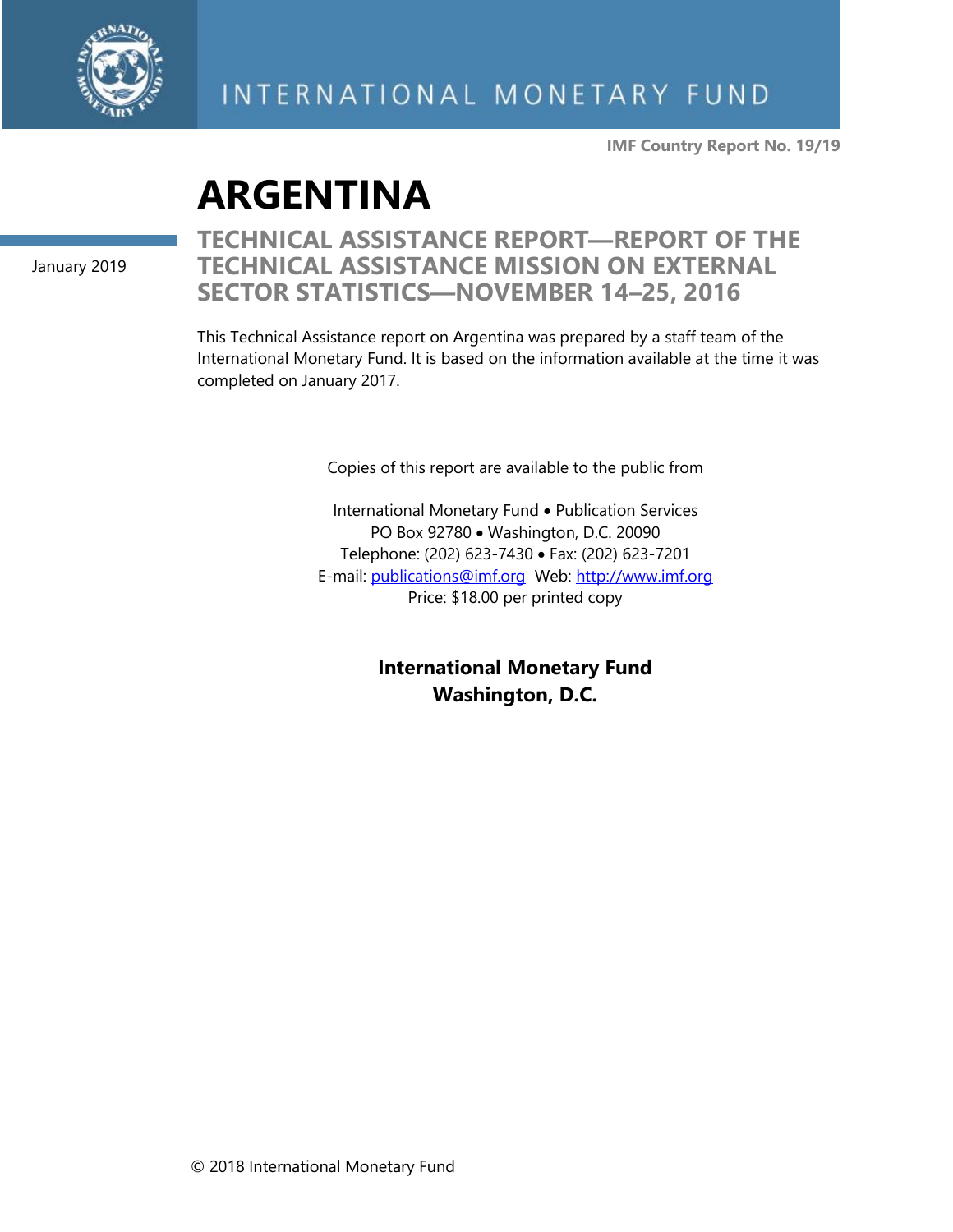## **INTERNATIONAL MONETARY FUND**



## **ARGENTINA**

**REPORT OF THE TECHNICAL-ASSISTANCE MISSION ON EXTERNAL-SECTOR STATISTICS** (November 14–25, 2016)

**Prepared by Eduardo Rodríguez Tenés** 

**January 2017**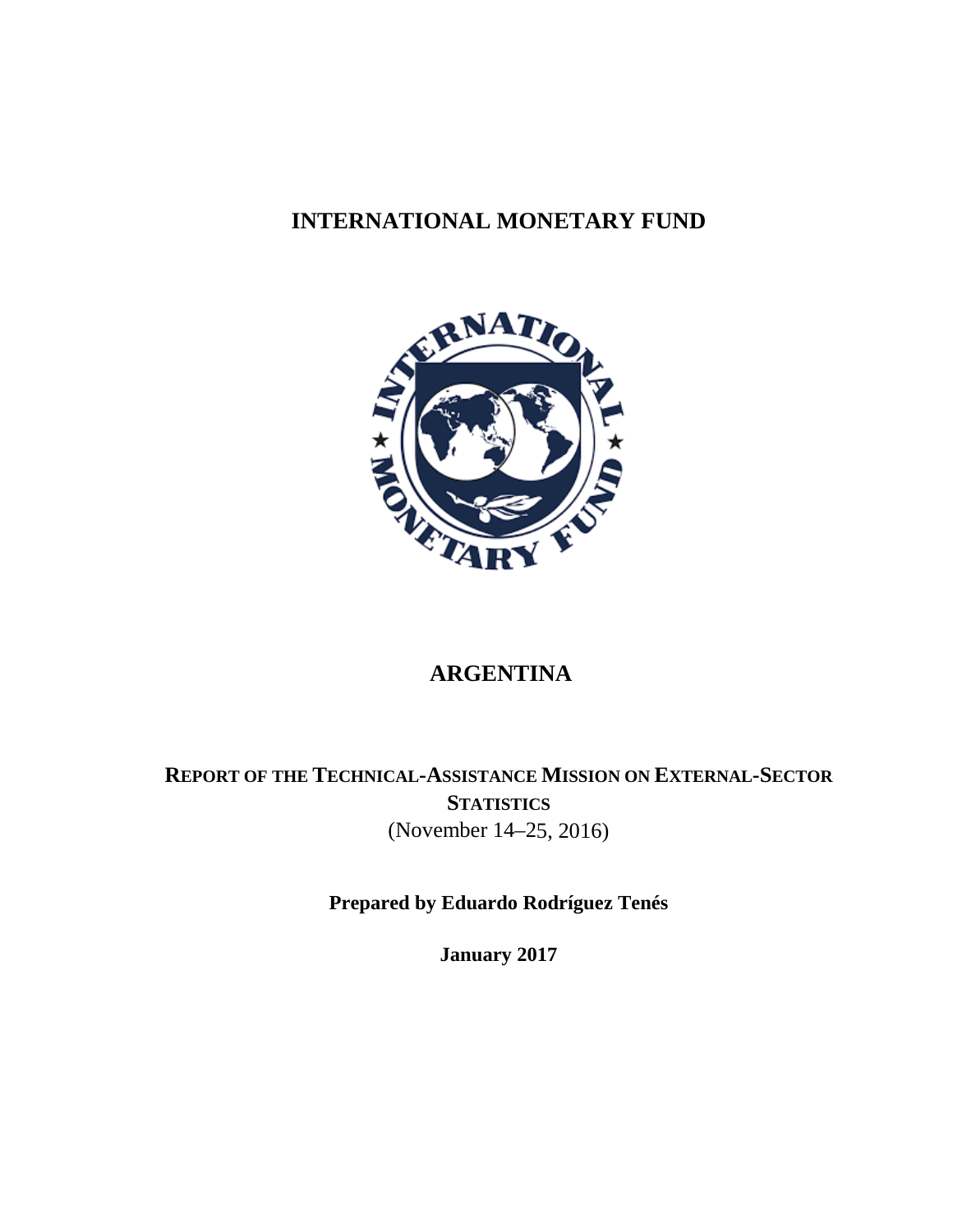The contents of this report constitute technical advice and recommendations given by the staff of the International Monetary Fund (IMF) to the authorities of Argentina in response to their request for technical assistance. With the written authorization of the recipient country's authorities, this report (in whole or in part) or summaries thereof may be disclosed to IMF Executive Directors and their staff, and to technical assistance providers and donors outside the IMF. Consent will be deemed obtained unless the recipient country's authorities object to such dissemination within 60 days of the transmittal of the report. Disclosure of this report (in whole or in part) or summaries thereof to parties outside the IMF other than technical assistance providers and donors shall require the explicit authorization of the recipient country's authorities and the IMF Statistics Department.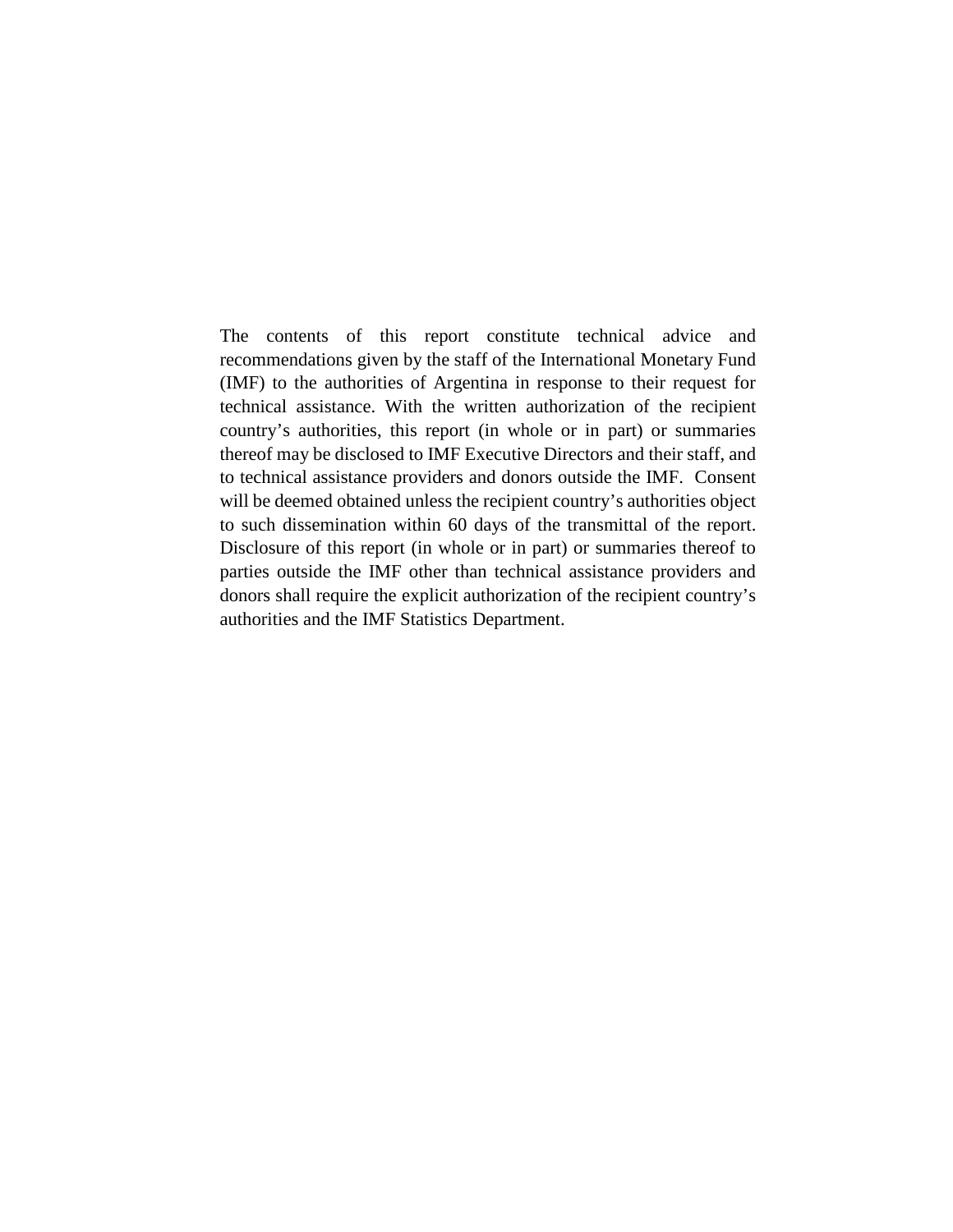## **Table of Contents Page**

| II. ESS Compilation Methodology, Dissemination Policy and Revision 10      |  |
|----------------------------------------------------------------------------|--|
|                                                                            |  |
|                                                                            |  |
| III. ESS Dissemination and Other Aspects of ESS Production in Argentina 20 |  |
| <b>Annexes</b>                                                             |  |
|                                                                            |  |
|                                                                            |  |
|                                                                            |  |

III. Balance of Payments and IIP Compiled in Line with the *BPM6* Methodology ................25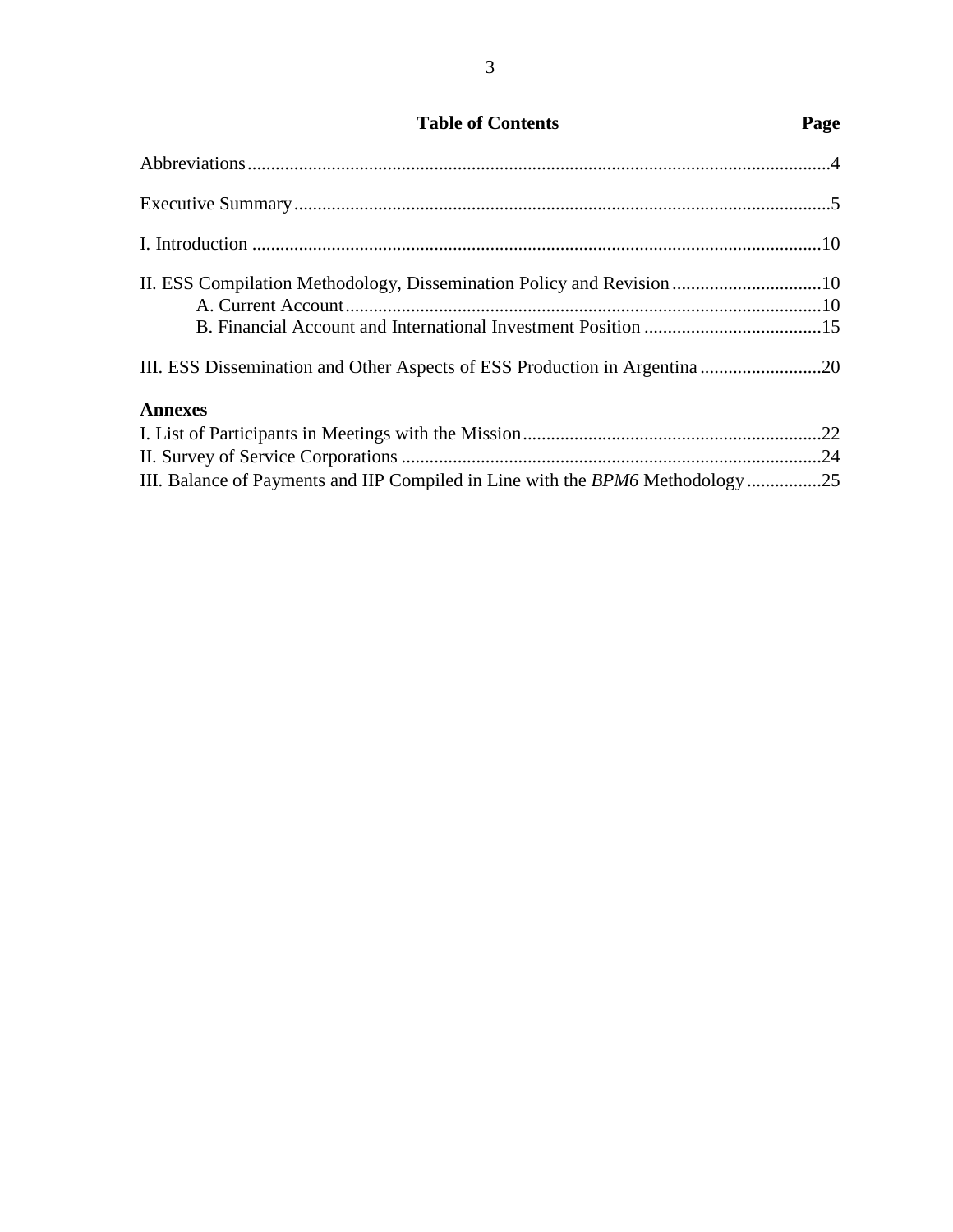#### **ABBREVIATIONS**

| <b>ANSES</b>     | National Social Security Administration                               |
|------------------|-----------------------------------------------------------------------|
| <b>BCRA</b>      | Central Bank of the Republic of Argentina                             |
| <b>CUIT</b>      | Single Tax Identification Code                                        |
| <b>DNCI</b>      | National Directorate for International Accounts (INDEC)               |
| <b>DNSE</b>      | National Directorate of External Sector Statistics                    |
| <b>CPIS</b>      | Coordinated Portfolio Investment Survey (IMF)                         |
| <b>CDIS</b>      | Coordinated Direct Investment Survey (IMF)                            |
| <b>ENGE</b>      | <b>National Survey of Large Corporations</b>                          |
| <b>ESS</b>       | External sector statistics                                            |
| DI               | Direct investment                                                     |
| <b>INDEC</b>     | National Institute of Statistics and Censuses                         |
| BPM <sub>6</sub> | Sixth edition of the Balance of Payments and International Investment |
|                  | <b>Position Manual (IMF)</b>                                          |
| <b>OECD</b>      | Organisation for Economic Co-operation and Development                |
| <b>OFCs</b>      | Other financial corporations                                          |
| $_{\rm IIP}$     | International investment position                                     |
| <b>QEDS</b>      | <b>Quarterly External Debt Statistics</b>                             |
| <b>DTCs</b>      | Deposit-taking corporations, except the central bank                  |
| <b>FISIM</b>     | Financial intermediation services indirectly measured                 |
| <b>DMFAS</b>     | Debt Management and Financial Analysis System (UNCTAD)                |
| <b>NFCs</b>      | Non-financial corporations                                            |
| <b>SSN</b>       | National Superintendency of Insurance                                 |
| <b>STA</b>       | <b>Statistics Department (IMF)</b>                                    |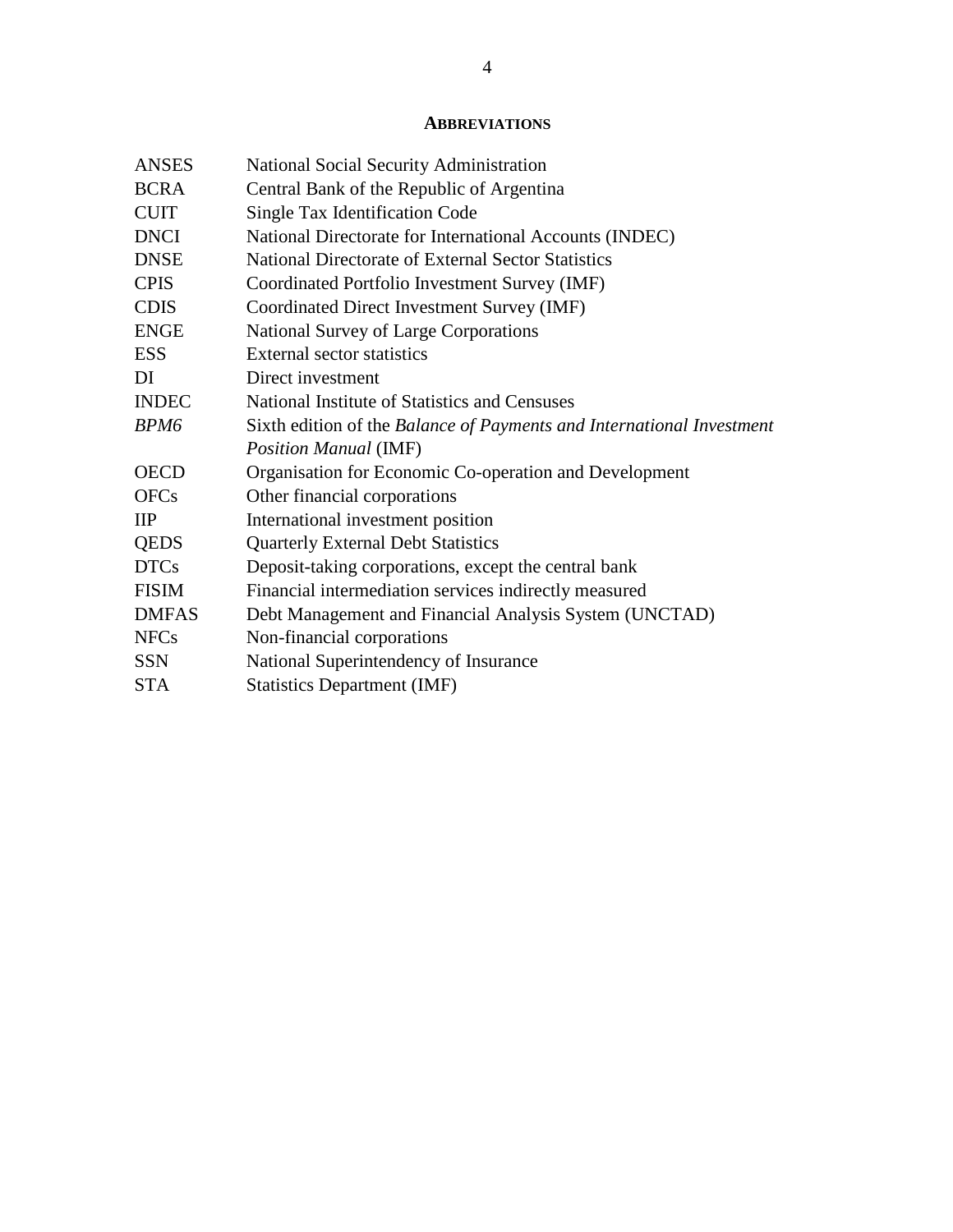#### **EXECUTIVE SUMMARY**

At the request of the National Institute of Statistics and Censuses (INDEC), a technicalassistance mission on external-sector statistics (ESS) visited Buenos Aires on November 14–25, 2016. Currently, INDEC's National Directorate for International Accounts (DNCI) compiles and disseminates ESS following the guidelines of the *fifth edition of the Balance of Payments Manual*. The mission reviewed the ESS methodology, data sources, and dissemination policy in order to help enhance its quality and to assist compilers in migrating the methodology to the sixth edition of the *Balance of Payments and International Investment Position Manual* (*BPM6*).

The main data sources used to compile the current account and the capital account (excluding investment income, which is compiled along with the financial account and the IIP) are customs records, corporate surveys, the international-tourism survey, accounting information available to the public, administrative records, and information concerning the exchange balance disseminated by the Central Bank of Argentina (BCRA). The mission found data sources and compilation procedures to be sound. Although the mission identified improvements that could add to the quality of certain estimates, the balances of the current and capital accounts are expected to remain substantially unchanged.

Both the financial account and the IIP, as well as their respective income, are compiled on the basis of accounting data provided by the BCRA, administrative sources, the balance sheets of deposit-taking corporations (DTCs), BCRA statistics on the exchange balance, information on private-sector debt and direct investment, data from the Argentine Securities Commission (CNV), information compiled by the DNCI regarding the external assets of nonfinancial corporations and households, and the National Survey of Large Corporations (*Encuesta Nacional a Grandes Empresas*, ENGE). The main challenge in this area is the compilation of statistics on private-sector external assets, which in some cases—namely, real-estate investment, holdings of foreign currency and deposits, and securities investments—are based on decades' old information that needs to be updated. Argentina has instituted a reporting period for previously-undeclared external assets through March 2017, which will provide some indications regarding these estimates.

The BCRA compiles and disseminates the data template on international reserves and foreigncurrency liquidity (on a monthly basis), as well as detailed information on direct investment in Argentina (on an annual basis), private-sector debt liabilities (on a quarterly basis), and the exchange balance (on a monthly basis). This information helps compile ESS. In general, however, this information is available only in aggregate form and consequently of limited practical use, as the results from the two agencies cannot be reconciled.

The discrepancies in the data are highlighted by the positions of the financial account; specifically, the liabilities under Direct investment and Other investment. The combined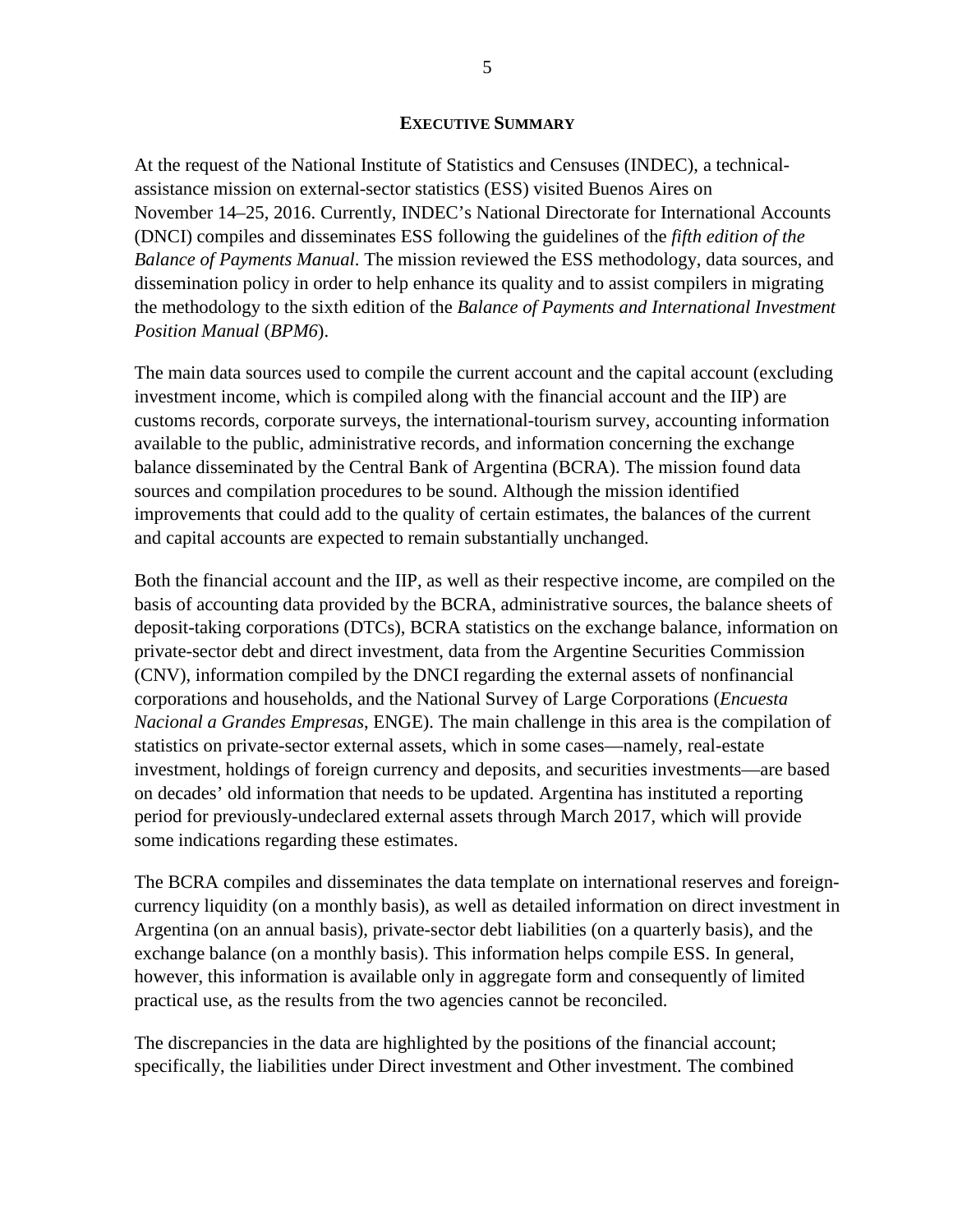discrepancies in these two accounts net out to USD 5 billion, approximately, or 3 percent of total liabilities for both accounts. This gap is the result of differences in classification between the two agencies. *Ex ante*, the BCRA figures appear more sound. Although not excessive, the discrepancy is noticeable, and the mission has recommended that it be addressed.

In November 2016, INDEC and the BCRA signed an agreement to exchange detailed information at the level of microdata, which should allow a more intensive use of this information. The DNCI and the BCRA are working together to bring the definitions and concepts used by the latter in line with the *BPM6* and to reconcile the results obtained by both. Higher-quality ESS require strengthened cooperation and clear channels to exchange, compare, and reconcile information.

The DNCI has compiled historical series for the current and capital accounts (excluding investment income) in line with the *BPM6* methodology. The mission helped compilers estimate the financial account, investment income, and the IIP for the first quarter of 2015 in line with the *BPM6*. Compiling the IIP on a quarterly basis with a 90-day lag appears feasible, although some estimates would be preliminary. The availability of the BCRA information noted earlier (debt survey and exchange balance mainly, as well as the ability to compile a direct-investment survey on a quarterly basis, even with a limited sample of corporations) is considered essential in this context. The DNCI plans to start compiling and disseminating the IIP on a quarterly basis using these data as of March 31, 2017, for release the following June.

ESS are currently compiled on Excel spreadsheets managed by compilers using aggregate data in most cases. As the DNCI will be receiving high volumes of microdata-level information (both from customs and the BCRA), IT tools should be upgraded and suitable databases should be used. As a result, staff training should be expanded, and a minimum of three additional qualified staff will be required.

The action plan below lists the key actions required in order to migrate to the *BPM6* methodology, compile and disseminate the IIP on a quarterly basis, and enhance its quality. Three benchmark actions have been agreed to assess future progress in the area of ESS: (1) to introduce an arrangement for the smooth exchange of information and the reconciliation of data with the BCRA regarding the exchange balance and the debt and direct-investment surveys (March 2017); (2) to compile the financial account of the balance of payments and the IIP on a quarterly basis for the period 2010–2016, in line with the *BPM6* methodology, using current data sources (March 2017); and (3) to update the information used to compile the estimated external assets of the nonfinancial private sector (June 2017). The authorities expressed interest in a follow-up mission in late April or early May 2017.

The mission would like to thank INDEC for its cooperation and hospitality.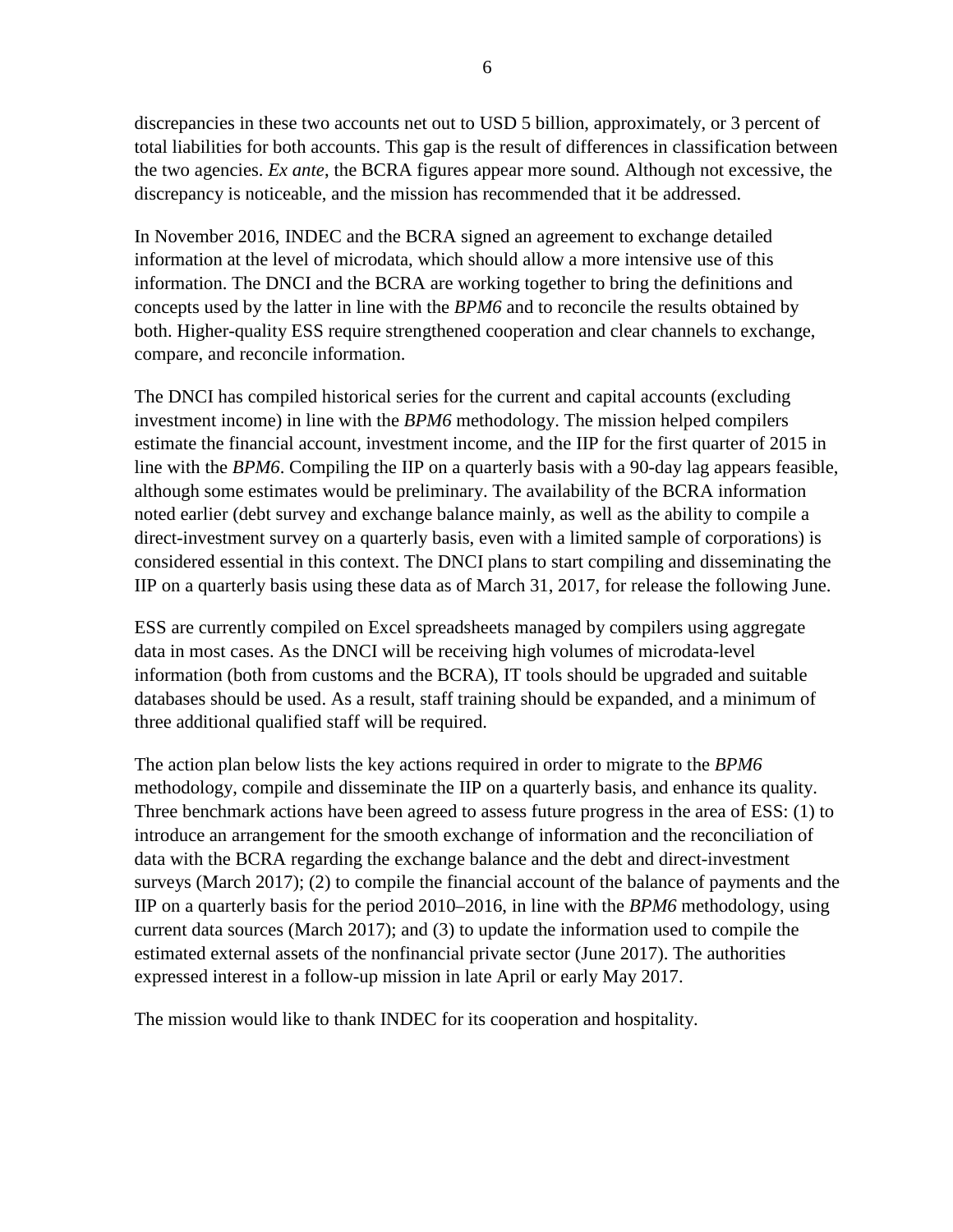#### **ACTION PLAN**

The mission and the authorities agreed on a work plan for the implementation of the recommendations outlined in this report. The action plan below, which was agreed with the authorities, serves as a work plan detailing key activities, performance indicators, and timelines, as well as external factors that might impact their implementation.

| <b>Chapter</b>                            | <b>Priority</b> | <b>Activities</b>                                                                                                                                                                                                             | <b>Quantifiable</b><br>performance<br>indicator                                                                                                                                                                                       | <b>Completion</b><br>date | <b>Comments/</b><br><b>External</b><br>factors                                                                                               |
|-------------------------------------------|-----------------|-------------------------------------------------------------------------------------------------------------------------------------------------------------------------------------------------------------------------------|---------------------------------------------------------------------------------------------------------------------------------------------------------------------------------------------------------------------------------------|---------------------------|----------------------------------------------------------------------------------------------------------------------------------------------|
| $\label{eq:1} \prod_{i=1}^n \mathbb{I}^i$ | H               | To introduce an<br>arrangement for the smooth<br>exchange of information and<br>data reconciliation with the<br>BCRA regarding the<br>exchange balance and the<br>debt and direct-investment<br>surveys (benchmark action)    | Data on the free and<br>unified foreign-<br>exchange market,<br>as well as private-<br>external-debt and<br>direct- investment<br>surveys, are<br>exchanged, and<br>statistics<br>disseminated by<br>both agencies are<br>consistent. | March 2017                | Requires<br>cooperation<br>from the BCRA.<br>During the<br>mission, BCRA<br>staff expressed<br>willingness to<br>cooperate with<br>the DNCI. |
| $\mathbf{II}$                             | $\overline{H}$  | To compile the financial<br>account of the balance of<br>payments and the IIP on a<br>quarterly basis, in line with<br>the BPM6 methodology, for<br>the period 2010-2016, using<br>current data sources<br>(benchmark action) | Data for the 2010-<br>2016 IIP quarterly<br>series are available.                                                                                                                                                                     | March 2017                | During the<br>mission,<br>preliminary<br>data for<br>December<br>2014 and<br>March 2015<br>were compiled.                                    |
| $\overline{\mathbb{I}}$                   | $\overline{H}$  | To update the information<br>used to compile the<br>estimated external assets of<br>the nonfinancial private<br>sector (benchmark action)                                                                                     | New basic data are<br>available to run the<br>estimates.                                                                                                                                                                              | <b>June 2017</b>          |                                                                                                                                              |
| $\mathbf{II}$                             | M               | To remove migrants'<br>personal effects from the<br>Goods Account.                                                                                                                                                            | Migrants' personal<br>effects are no longer<br>included in the<br>Goods Account.                                                                                                                                                      | <b>June 2017</b>          | Customs<br>records contain<br>relevant<br>information.                                                                                       |
| $\mathbf{II}$                             | M               | To include corporations that<br>provide land and sea<br>passenger transport in the<br>survey of transportation<br>corporations.                                                                                               | These corporations<br>are included in the<br>surveys of the<br><b>National Directorate</b><br>of External Sector<br>Statistics (DNSE).                                                                                                | December<br>2017          | Requires<br>budgetary<br>appropriation.                                                                                                      |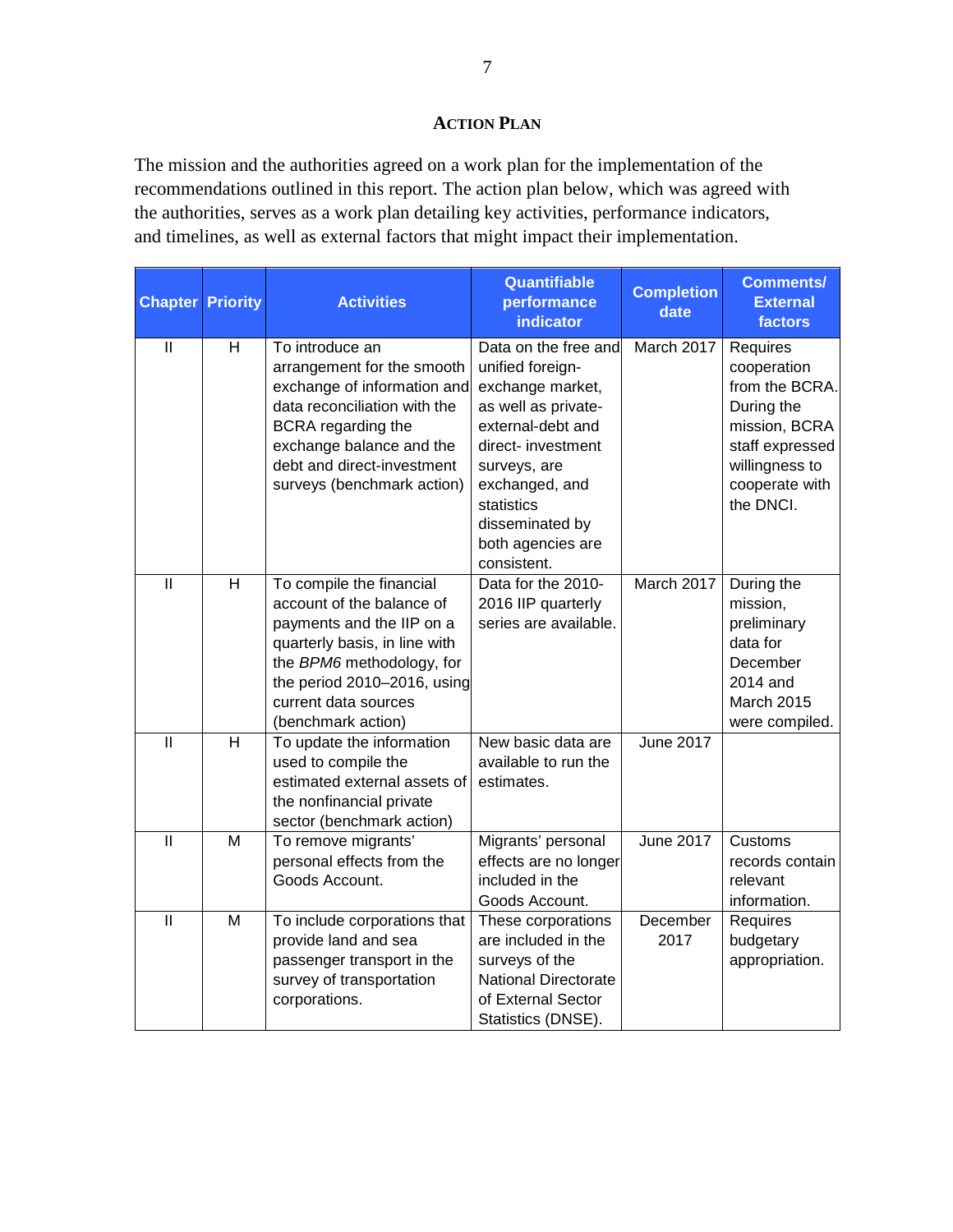| <b>Chapter</b> | <b>Priority</b> | <b>Activities</b>                                                                                                                                                                                                                                                                                                                           | Quantifiable<br>performance<br>indicator                                                                                      | <b>Completion</b><br>date | <b>Comments/</b><br><b>External</b><br>factors                                                                                            |  |  |
|----------------|-----------------|---------------------------------------------------------------------------------------------------------------------------------------------------------------------------------------------------------------------------------------------------------------------------------------------------------------------------------------------|-------------------------------------------------------------------------------------------------------------------------------|---------------------------|-------------------------------------------------------------------------------------------------------------------------------------------|--|--|
| $\mathbf{  }$  | M               | To explore information on<br>average expenses of<br>Argentineans travelling<br>abroad and to consider<br>using it to estimate debits<br>under Travel.                                                                                                                                                                                       | Data are collected<br>from counterparty<br>countries where this<br>information is<br>available.                               | <b>June 2017</b>          |                                                                                                                                           |  |  |
| $\mathbf{II}$  | M               | To review estimated<br>insurance services against<br>the data to be provided by<br>the National<br>Superintendency of<br>Insurance (SSN)                                                                                                                                                                                                    | The new estimates<br>are included in the<br>balance of<br>payments.                                                           | March 2017                | During the<br>mission, the<br>SSN provided<br>assurances<br>regarding the<br>exchange of<br>detailed<br>information.                      |  |  |
| $\mathbf{II}$  | M               | To calculate financial<br>intermediation services<br>indirectly measured (FISIM)                                                                                                                                                                                                                                                            | <b>Estimates on FISIM</b><br>are available.                                                                                   | December<br>2017          |                                                                                                                                           |  |  |
| $\mathbf{  }$  | M               | To discontinue the practice<br>of imputing the amount of<br>tax withholdings under<br>service exports.                                                                                                                                                                                                                                      | The balance of<br>payments does not<br>include imputations.                                                                   | March 2017                |                                                                                                                                           |  |  |
| $\mathbf{  }$  | H               | To redefine the ESS revision<br>policy in order to make it<br>consistent with the planned<br>data sources and<br>compilation procedures.                                                                                                                                                                                                    | A new ESS revision<br>policy is in place.                                                                                     | <b>June 2017</b>          |                                                                                                                                           |  |  |
| $\mathbf{I}$   | H               | To identify OFCs under<br>ORS in the financial account<br>and the IIP, and to include<br>information on the external<br>assets of insurance<br>corporations (including<br>technical reserves) and<br>mutual funds.                                                                                                                          | Detailed ORS data<br>appear in the<br>financial account<br>and the IIP, and<br>data on technical<br>reserves are<br>included. | <b>June 2017</b>          |                                                                                                                                           |  |  |
| $\mathbf{  }$  | M               | To identify loans from<br>nonresident direct -<br>investment corporations to<br>their resident direct<br>investors in the BCRA's debt<br>survey, as well as the<br>existence of loans from the<br>largest resident direct-<br>investment corporations to<br>their nonresident direct<br>investors, and to check<br>direct investment abroad | These loans are<br>identified separately.                                                                                     | December<br>2017          | Requires the<br>cooperation of<br>the BCRA.<br>During the<br>mission, BCRA<br>staff expressed<br>willingness to<br>work with the<br>DNCI. |  |  |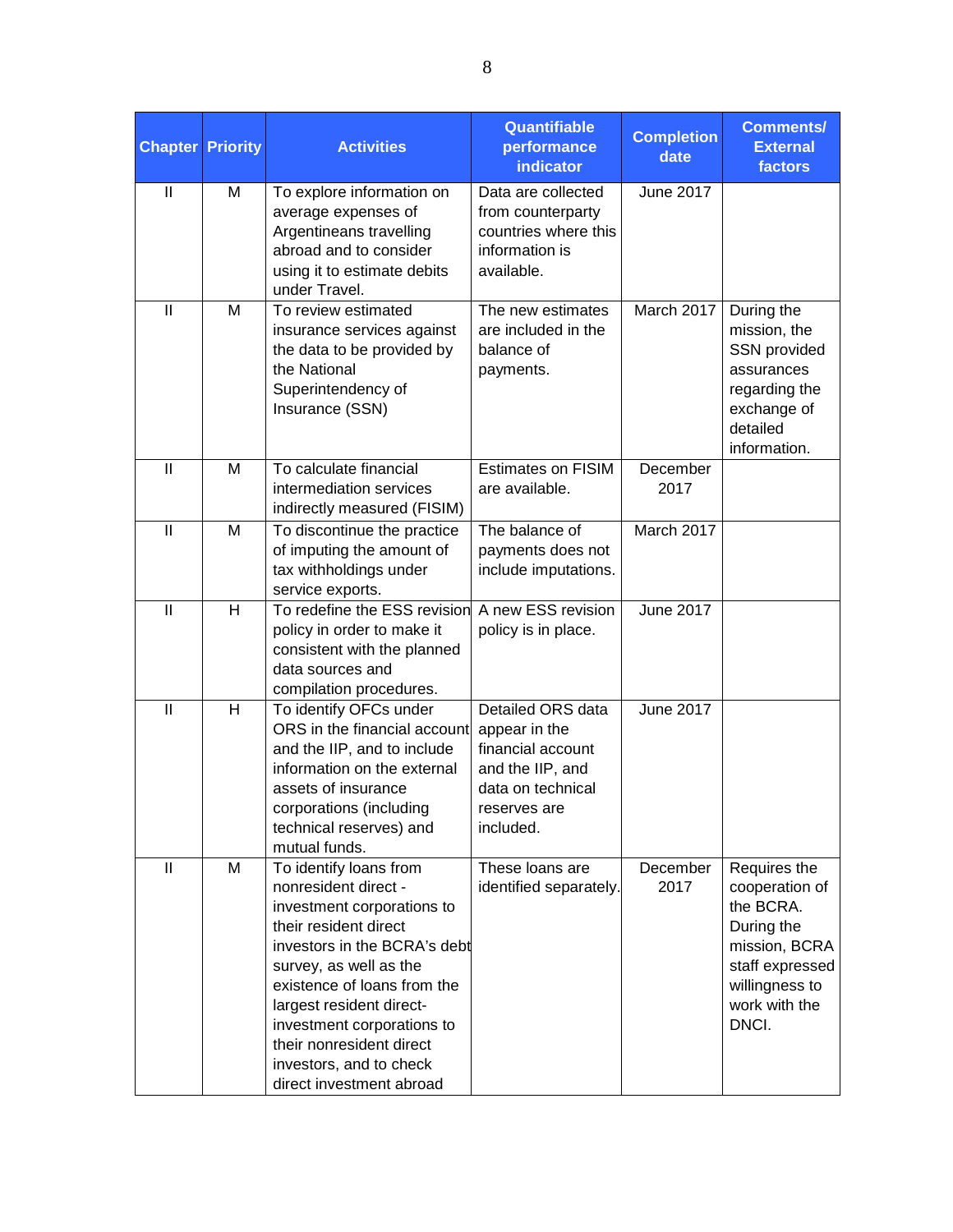| <b>Chapter</b>                            | <b>Priority</b> | <b>Activities</b>                                                                                                                                                                                                                                           | Quantifiable<br>performance<br>indicator                                                                            | <b>Completion</b><br>date | <b>Comments/</b><br><b>External</b><br>factors                                              |
|-------------------------------------------|-----------------|-------------------------------------------------------------------------------------------------------------------------------------------------------------------------------------------------------------------------------------------------------------|---------------------------------------------------------------------------------------------------------------------|---------------------------|---------------------------------------------------------------------------------------------|
|                                           |                 | against the BCRA's direct-<br>investment survey at the<br>second holding level.                                                                                                                                                                             |                                                                                                                     |                           |                                                                                             |
| $\mathbf{I}$                              | H               | To introduce a quarterly<br>procedure providing access<br>to information on foreign<br>direct investment from the<br>BCRA survey or, otherwise,<br>to obtain the information by<br>internal means.                                                          | A quarterly survey of<br>the largest<br>corporations is<br>available.                                               | December<br>2017          |                                                                                             |
| $\mathbf{I}$                              | M               | To incorporate available<br>information from the CNV<br>regarding nonresidents'<br>holdings of securities issued<br>locally by the private sector.                                                                                                          | Portfolio investment<br>in Argentina<br>includes the<br>amounts of those<br>investments.                            | March 2017                |                                                                                             |
| $\mathbf{I}$                              | M               | To look into the existence of<br>detailed information on<br>arrears by instrument, in<br>order to classify them in line<br>with the BPM6.                                                                                                                   | Detailed information<br>on arrears by<br>instrument is<br>available.                                                | <b>June 2017</b>          | <b>This</b><br>information is<br>particularly<br>relevant for<br>historical series<br>data. |
| $\label{eq:1} \prod_{i=1}^n \mathbb{I}^i$ | M               | To consider potential<br>information on financial<br>derivatives with<br>nonresidents both in the<br>accounting data of deposit-<br>taking corporations, except<br>the central bank (available<br>from the BCRA) and in the<br>Rosario derivatives' market. | The existence of<br>relevant<br>transactions in<br>financial derivatives<br>is identified.                          | <b>June 2017</b>          |                                                                                             |
| $\label{eq:1} \prod_{i=1}^n \mathbb{I}^i$ | H               | To continue discussing with<br>the DNSE the potential<br>gathering of information to<br>estimate the average length<br>of payments and collections<br>of imports and exports.                                                                               | Surveys of importers<br>and exporters of<br>goods and services<br>might include the<br>collection of these<br>data. | December<br>2017          | Requires<br>budgetary<br>appropriation.                                                     |
| Ш                                         | H               | To provide expanded<br>training on the operation of<br>sophisticated databases,<br>and to add a minimum of<br>three new staff.                                                                                                                              | New staff is in place<br>and database-<br>operation training is<br>available.                                       | March 2017                |                                                                                             |

Priority:  $H = high$ ;  $M = medium$ .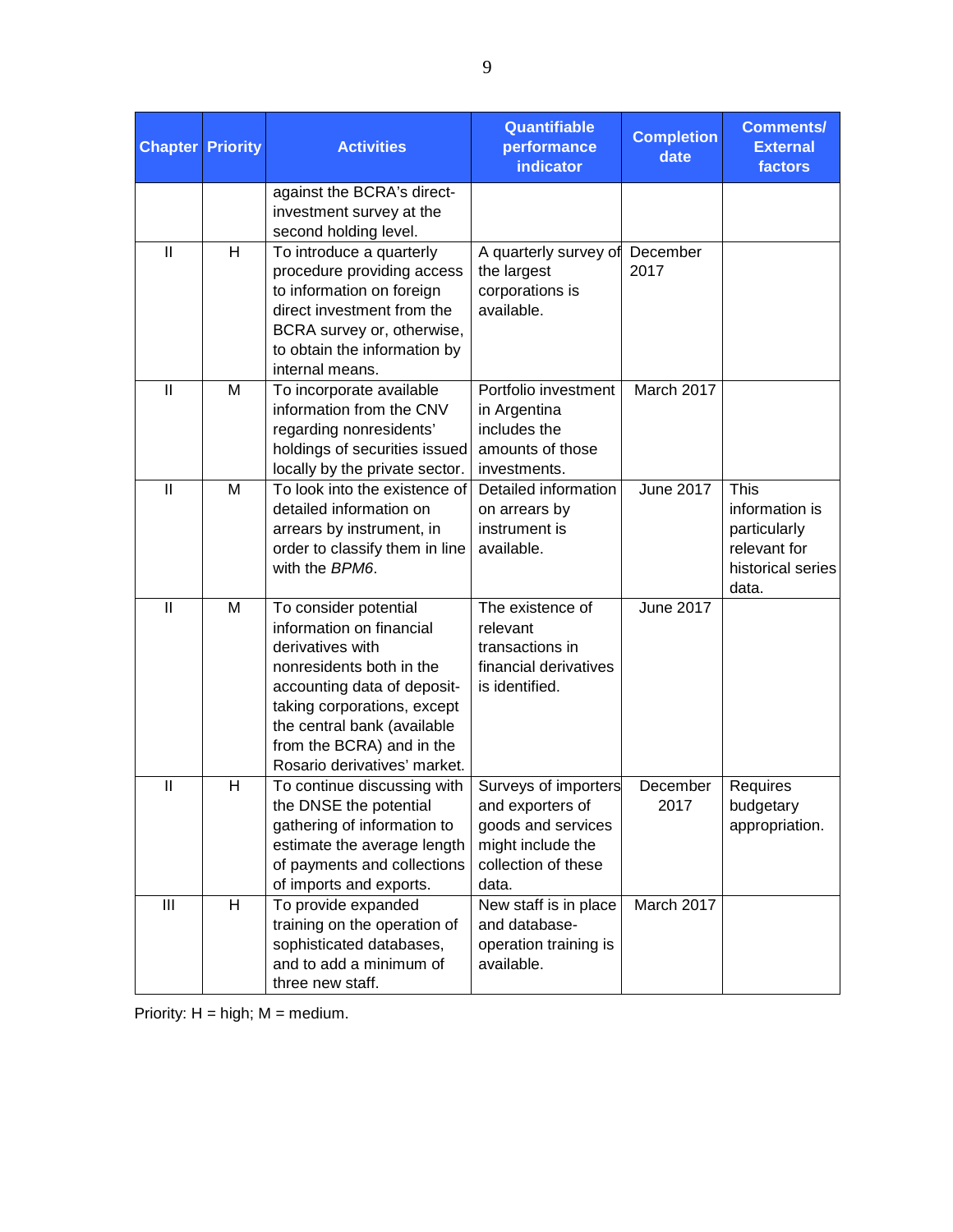#### **I. INTRODUCTION**

1. At the request of the National Institute of Statistics and Censuses (INDEC), a technical-assistance mission on external-sector statistics (ESS) visited Buenos Aires on November 14–25, 2016. At the INDEC, the mission held meetings with compilers from the National Directorate for International Accounts (DNCI) and the National Directorate of External Sector Statistics (DNSE) who are responsible for the surveys used to collect ESS, and assisted with improvements to ESS compilation and dissemination, as well as the migration towards the sixth edition of the *Balance of Payments and International Investment Position Manual* (*BPM6*). The mission also held meetings at the Central Bank of the Republic of Argentina (BCRA) and the National Superintendency of Insurance (see Appendix I).

2. Section II of this report summarizes the current methodology applied to produce ESS in Argentina, and Section III describes the ESS dissemination and revision policy, as well as other aspects of ESS compilation in the country.

#### **II. ESS COMPILATION METHODOLOGY, DISSEMINATION POLICY AND REVISION**

3. The DNCI compiles Argentina's balance of payments on a quarterly basis and disseminates it with a three-month lag, following a release calendar set in advance. The IIP is compiled on an annual basis and disseminated in July of the following year. Like the balance of payments, external-debt data are released quarterly. The methodology employed to compile ESS is available on the INDEC's website. The statistics on the external sector are currently prepared in line with the *fifth edition of the Balance of Payments Manual.* The following paragraphs summarize the methodology and the main data sources used, and set out recommendations aimed at improving quality.

#### **A. Current Account**

4. The main data sources for the current account are customs records; DNSE surveys of corporations in the service sector (the table in Appendix II shows the number of corporations, aggregated by type of survey); the international-tourism survey conducted in coordination with the National Tourism Bureau; the National Survey of Large Corporations conducted by the INDEC, which covers 500 corporations and looks at their balance sheets; quarterly, generally available accounting information on publicly-traded corporations and securities issuers; administrative information provided by ministries, the National Superintendency of Insurance (SSN), the National Social Security Administration (ANSES), the National Migration Authority, and the stock exchange; and the exchange balance and the free and single foreign-exchange market (MULC) of the Central Bank of the Republic of Argentina (BCRA).

5. The DNCI has produced a data series (starting in 1990) for the current account in line with the *BPM6*.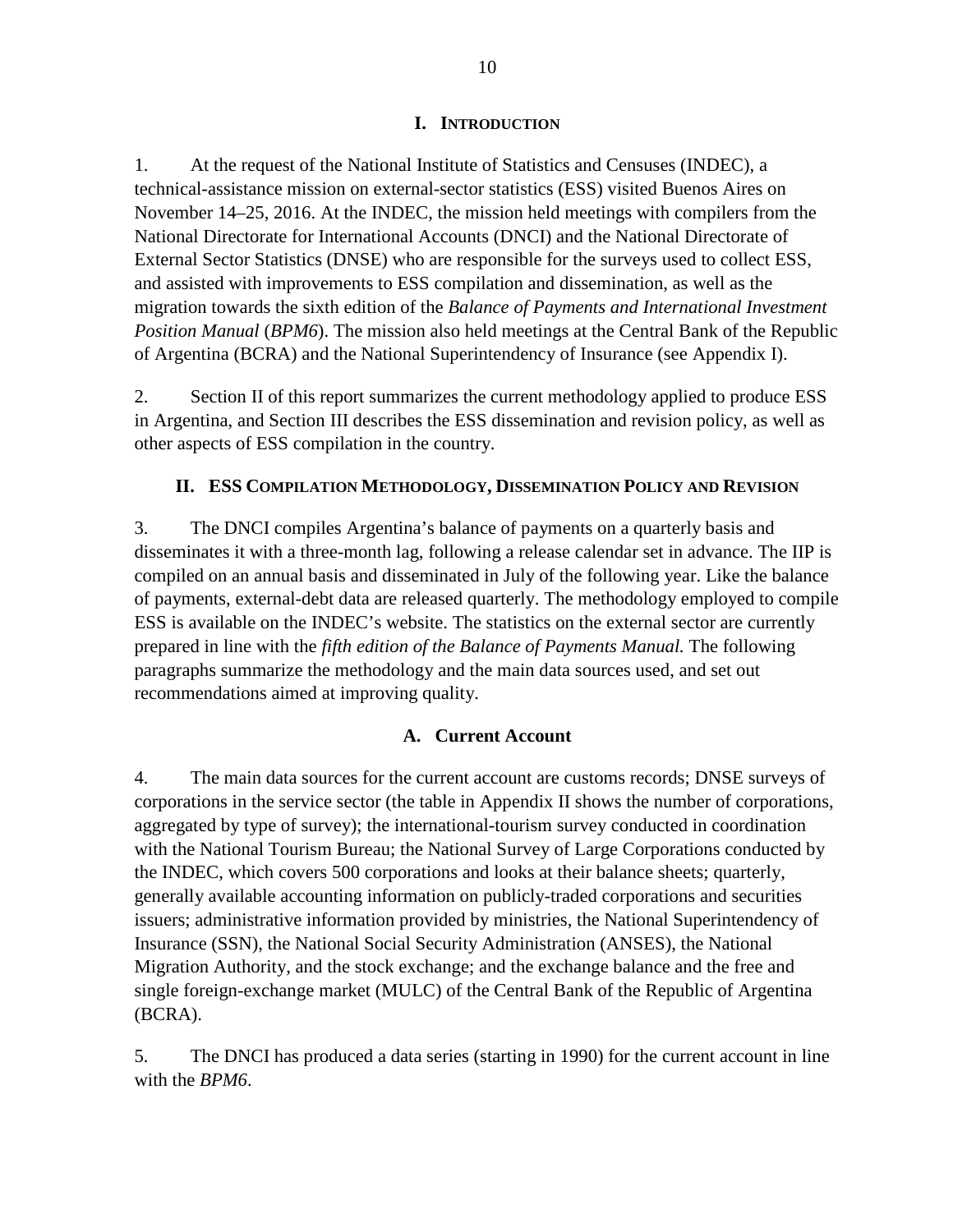#### *Goods*

6. The main data source for the Goods Account are the statistics compiled by the DNSE based on customs records for trade transactions. The DNSE processes the information found in customs records and provides the DNCI with aggregate data. There is project underway to provide information broken down by importer/exporter, individually identified by their Single Tax Identification Code (CUIT), which is expected to streamline data analysis and cleaning. The project is on hold pending IT work.

7. The data provided by the DNSE are supplemented with information on export and import transactions not included in customs records, such as courier shipments, electric power traded between the Salto Grande and Yacyretá binational corporations, goods purchased at port by aircraft, and imports of ship's stores.

8. Export and import data are recorded at f.o.b. value; additionally, imports are recorded at c.i.f. values. The Goods Account is compiled in line with the *fifth edition of the Balance of Payments Manual*; however, one of the data series conforms to the requirements of the *BPM6*. The *BPM6*-compliant data include sales and purchases of goods based on information from the MULC; manufacturing services on physical inputs owned by others, as well as maintenance and repair services, have been reclassified into the relevant service categories.

9. No information is available on informal trade or on goods imported and exported by travelers that exceed customs allowances. On the other hand, customs records allow compilers to identify migrants' personal effects, which are included in the external-sector statistics.

### *Recommendation*

• *Exclude migrants' personal effects from the Goods Account (June 2017).*

### *Services*

10. Manufacturing services on physical inputs owned by others, and maintenance and repair services n.i.e., are mainly compiled using the results of the service-corporation survey conducted by the DNSE.

11. In the transport category, debits for freight transport are compiled from the customs information available to the INDEC, which includes amounts and carriers' flags. Credits are compiled based on surveys of resident sea- and air-transport companies; for land freight services, credits are estimated by taking from the debit side the share of land freight in total imports by land and the share of resident corporations in total land freight, and applying both to the value of exports. Passenger transport by sea and by land is compiled using monthly data from corporations on travelers at ports and border crossings provided by the National Migration Authority, as well as information from corporations on ticket prices and supplemental data; for air transport of passengers, Argentine airlines with international flights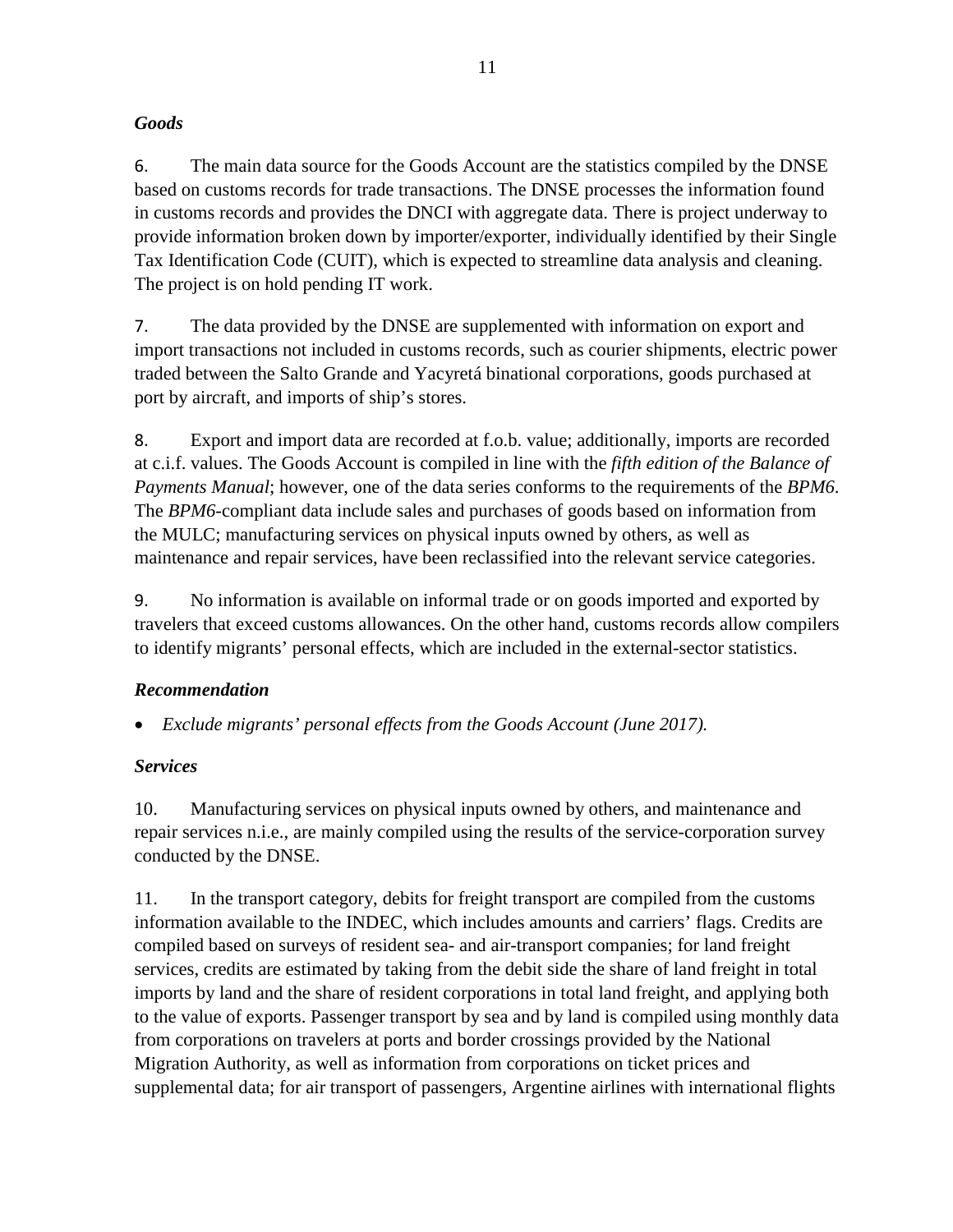are canvassed quarterly, together with nonresident airlines with offices in the country. This survey is augmented with data on the number of passengers disaggregated by nationality, airport, and carrier provided by the National Migration Authority, as well as price information derived from an in-house quarterly survey of companies that are either not included in the main survey or do not respond. For other transport-related services, the sources are surveys of corporations working in the relevant sector, as well as estimates if the information cannot be obtained directly from a specific corporation (for example, shipping agents' commissions, expenses of land passenger-transport corporations, expenses of land freight-transport corporations that are nonresidents).

#### *Recommendation*

• *Include sea and land passenger-transport corporations in the survey of transport corporations (June 2017).*

12. Postal and courier services are estimated based on the results of the servicecorporation survey.

13. Travel information is compiled using the number of resident and nonresident passengers entering and exiting the country (provided by the National Migration Authority), the number of overnight stays in the country, and the estimated average expenditure per person in dollars, classified by origin and destination country, from the international-tourism survey. The latter is conducted by the INDEC in cooperation with the National Tourism Bureau at the four major border crossings (two airports in Buenos Aires, one in Córdoba, and the maritime terminal with connections to Uruguay). In 2017, additional survey points will be set up at the Mendoza airport and the border crossing from Mendoza to Chile. The primary challenge in this category is the estimation of debits, given that surveys are far from suitable as sources of information on the average expenditure of resident travelers.

#### *Recommendation*

• *Assess the data on the average expenditure of Argentine travelers in other countries and consider using them to estimate debits for Travel (June 2017).*

14. Since 2009, construction services are compiled based on the outcome of the service-corporation survey (the National Registry of Public Works Builders was used until 2001, and exchange statistics between 2002 and 2009).

15. Insurance directly obtained abroad is expressly prohibited, with the exception of insurance for trade cargo, which is estimated using the available trade statistics and cost information provided by resident insurance companies. Regarding reinsurance, the SSN is responsible for monitoring the operation of insurance companies in the country and provides data on transactions between resident and nonresident corporations (outward premiums, reimbursed losses, commissions received) that can be used to estimate debits under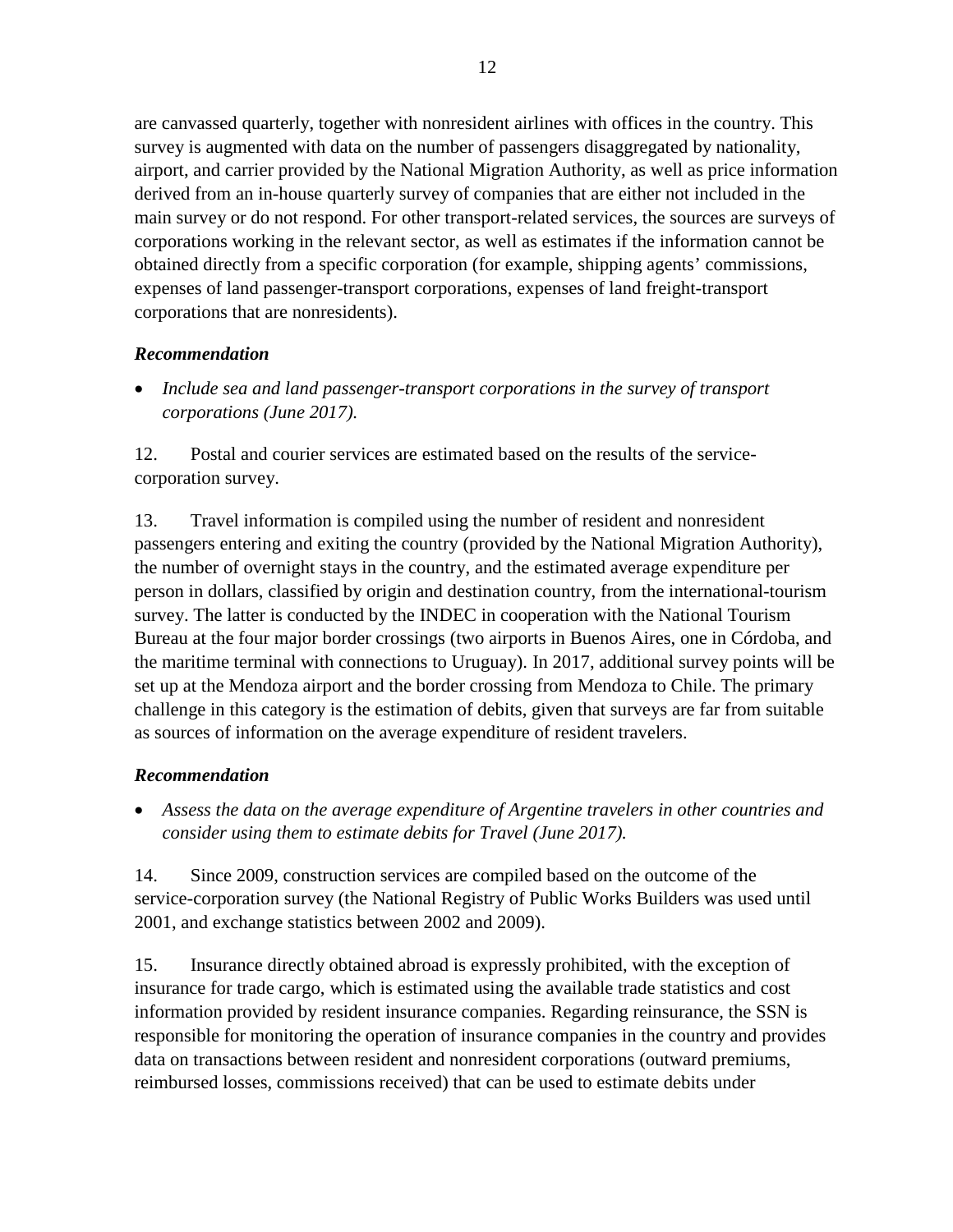reinsurance services. Credits for reinsurance services are estimated based on information concerning active reinsurance contracted with nonresident corporations; however, the cost of the services cannot be estimated using available information and the value of passive reinsurance is used instead. Given the inconsistency of accrual data on premiums and payouts, insurance services are estimated on a cash basis. The mission and the compilers met with the SSN in order to clarify the information on insurance services. The SSN agreed to provide accrual data on premiums and claims, as well as information on the technical reserves and foreign assets of reinsurance companies (which could subsequently be used to compile the financial account and the IIP, as explained below). Auxiliary insurance services are compiled based on the results of the service-corporation survey. Pension-fund and standardizedguarantee services with nonresidents are deemed virtually inexistent.

#### *Recommendation*

• *Revise the estimates of insurance services against the new information to be provided by the SSN (March 2017).*

16. Financial services charged explicitly are calculated using stock-exchange data on total income, nonresident holdings as a share of total securities in custody, and the results of the service-corporation survey, which includes information on debt-underwriting fees and other financial services. Debits are calculated by applying services fees to the stocks of assets held by residents abroad in order to estimate the related service; using information from the Secretariat of Finance at the Ministry of Finance about commissions for public-debt underwriting; and the results of the service-corporation survey on fees for debt underwriting and other private financial services. Financial intermediation services indirectly measured (FISIM) are not estimated.

### *Recommendation*

• *Calculate FISIM (December 2017).*

17. Charges for the use of intellectual property; telecommunications, computer, and information services; other business services; and personal, cultural, and recreational services are all compiled by means of the service-corporation survey.

18. Credits for government goods and services n.i.e. are based on the number and salaries of nonresidents accredited to work in embassies and consulates located in Argentina, as well as data from the Ministry of Foreign Affairs and Worship on consular revenues from Argentine diplomatic missions. Debits are based on information from the Secretariat of Finance at the Ministry of Finance concerning the official budget of every public agency represented abroad.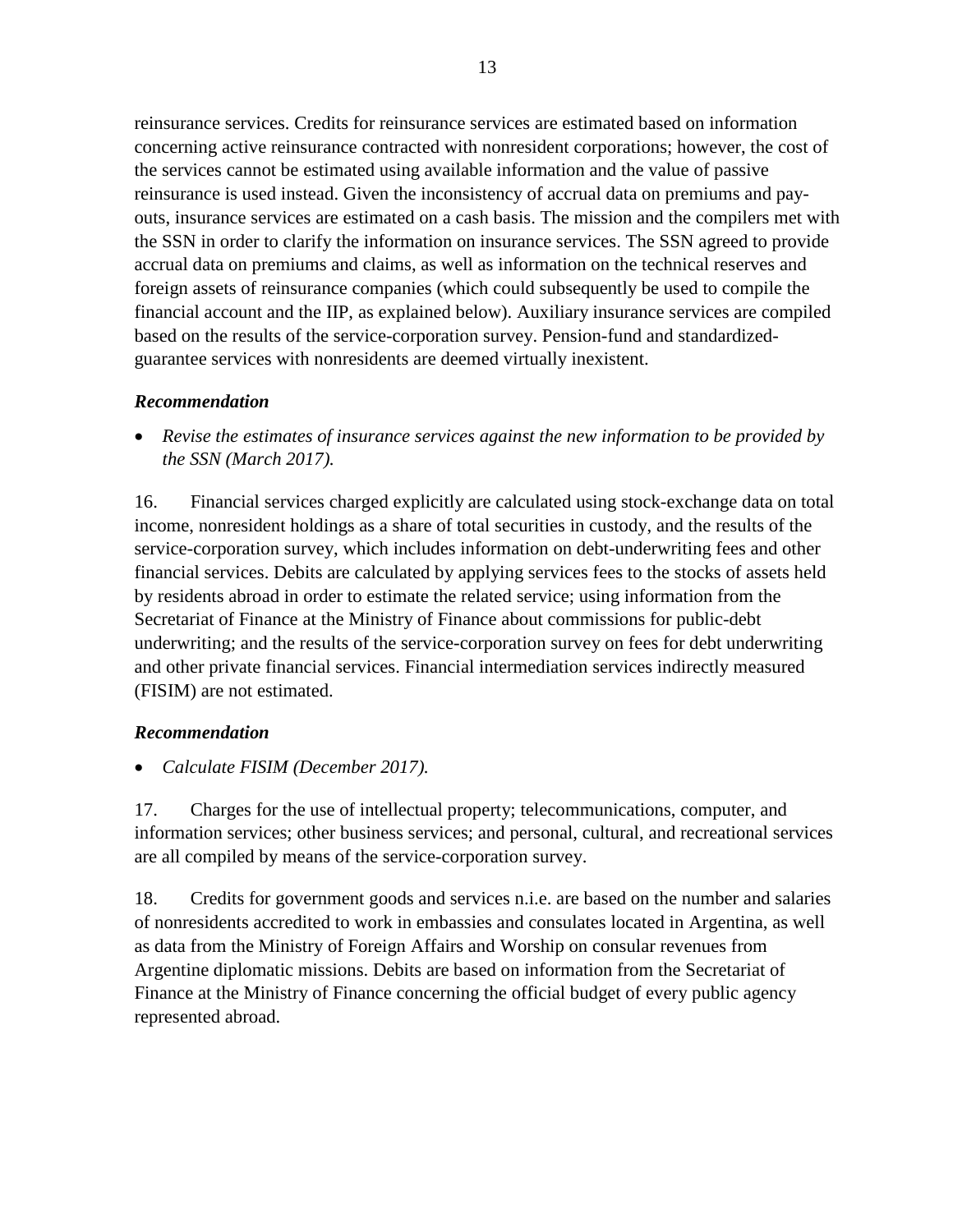#### *Primary income*

19. Primary income is estimated using information provided by the Ministry of Foreign Affairs and Worship on the number of local hires at diplomatic missions in Argentina (credits) and at Argentine diplomatic missions (debits); accounting information from the Yacyretá binational corporation on the wages of resident and nonresident workers; and data provided by foreign maritime-shipping companies regarding local hires. Wages paid by airand sea-transport companies and by land freight carriers (credits and debits), and by corporations to temporary workers, are extracted from the service-corporation survey; wages paid by land and sea passenger-transport companies are estimated as a fixed percentage (based on a corporate survey that was discontinued in 2011) of their revenue. However, as already indicated, a survey of land and sea passenger-transport companies is expected to be launched in 2017 and should be a direct input in these estimates.

#### *Secondary income*

20. The amounts for the general government are available from administrative sources (the Federal Tax Administration on current taxes, the ANSES on pension payments to beneficiaries who are residents abroad, the Secretariat of Finance at the Ministry of Finance on current international cooperation, and the Secretariat for Fishing on fines collected from residents abroad), as well as the results of the service-corporation survey on nonresidents' contributions to Argentine social security.

21. Credits for personal transfers are derived from a quarterly survey of operators in the international-remittances market; debits are calculated by estimating the average remittance sent by nationals of Peru, Bolivia, and Paraguay who are older than 15 and residents in the country. Information on debits is available from remittance operators; however, it is only used for cross-checking purposes given the frequent use of unconventional means of transfer.

22. Under current transfers of financial and nonfinancial corporations, and households and NPISHs, current taxes are estimated by applying the income-tax rate, by type of service, to the amount credited for each service; social contributions are extracted from a corporate survey; social benefits are calculated using information from various countries on retirement and pensions paid to Argentine residents; nonlife-insurance net premiums and claims are based on statistics provided by the SSN; finally, the sources for miscellaneous current transfers are the Yacyretá binational corporation, service-corporation surveys, a survey conducted by Argentina universities on foreign scholarships earned by Argentine students, and official data from the Organisation for Economic Co-operation and Development (OECD) on transfers to the government that are not identified as such.

23. Income-tax withholdings on payments for services are estimated using assumptions deemed to be unsound; in turn, the corresponding receipts for services cannot be estimated given the lack of information on withholdings by counterparty countries. As a result,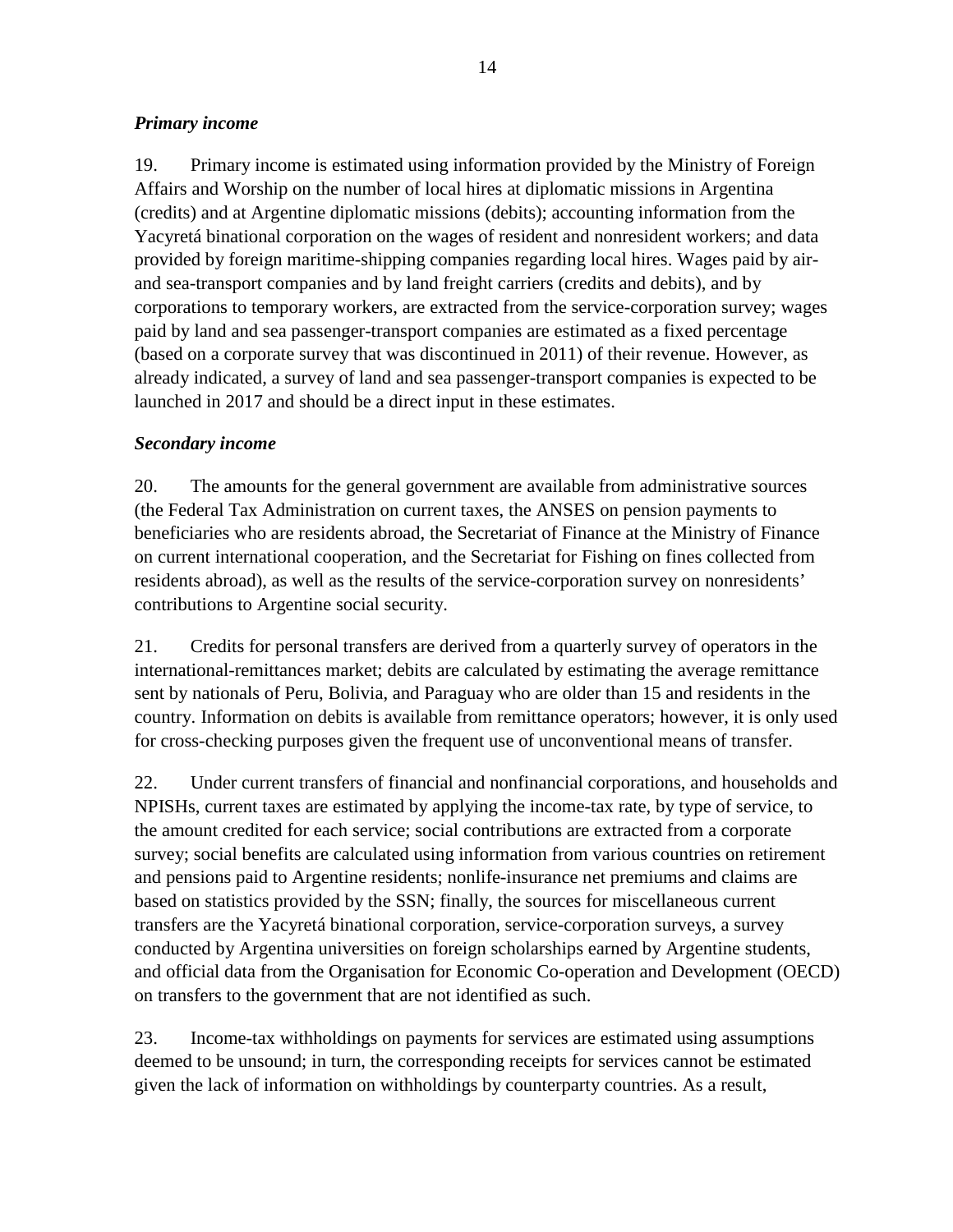considering that the estimated amounts are not substantial, this estimation can safely be omitted without impacting the current-account balance.

#### *Recommendation*

• *Discontinue the imputation of tax withholdings under service exports (March 2017).*

#### *Capital account*

24. Gross acquisition and disposal of nonfinancial nonproduced assets includes data on the sale and purchase of sportspeople provided by the relevant clubs, and statistics on the sale and purchase of patents and brands compiled using the results of the service-corporation survey augmented with data from the ENGE and from corporate balance sheets.

25. Other capital transfers are obtained from records on budgetary transactions provided by the Secretariat of Finance at the Ministry of Finance.

### **B. Financial Account and International Investment Position**

26. The main sources of information used to compile the financial account of the balance of payments, the IIP, and investment income are data compiled by the BCRA (information on the exchange balance or the MULC, direct-investment survey, and debt survey); accounting information, primarily balance sheets of publicly-traded corporations or securities issuers; balance sheets of DTCs and the BCRA, as well as of companies included in the ENGE; data from the Debt Management and Financial Analysis System (DMFAS) on general-government borrowing; information provided by the Office of Public Credit; stock-exchange statistics on securities deposited on behalf of nonresidents; counterparty information (BIS, CPIS, CDIS, deposits held by Argentine residents in Uruguay, government securities deposited by Argentine residents in the United States); information compiled by the DNCI concerning the assets of the largest Argentine corporations; and mission estimates of residents' foreign assets (real estate, trade credits, foreign currency and deposits, and foreign securities).

27. The main challenge when measuring foreign assets and liabilities in the balance of payments and the IIP lies in the lack of suitable data sources for the compilation of transactions and stocks related to the foreign assets of the nonfinancial private sector. The DNCI uses decades-old information to estimate investments in real estate, holdings of foreign currency and deposits abroad, and investment in foreign securities. For real-estate investments, data on holdings in Uruguay dating back to the 1990s are extrapolated to other countries also deemed relevant. Investments by Argentine residents in foreign securities are estimated based on information provided by the United States Treasury, augmented with various percentages of nonresidents' investments in Argentina whose ultimate beneficial owners are deemed to be Argentine residents. These percentages are the result of a survey conducted in the 1990s. Holdings of foreign currency by the nonfinancial private sector are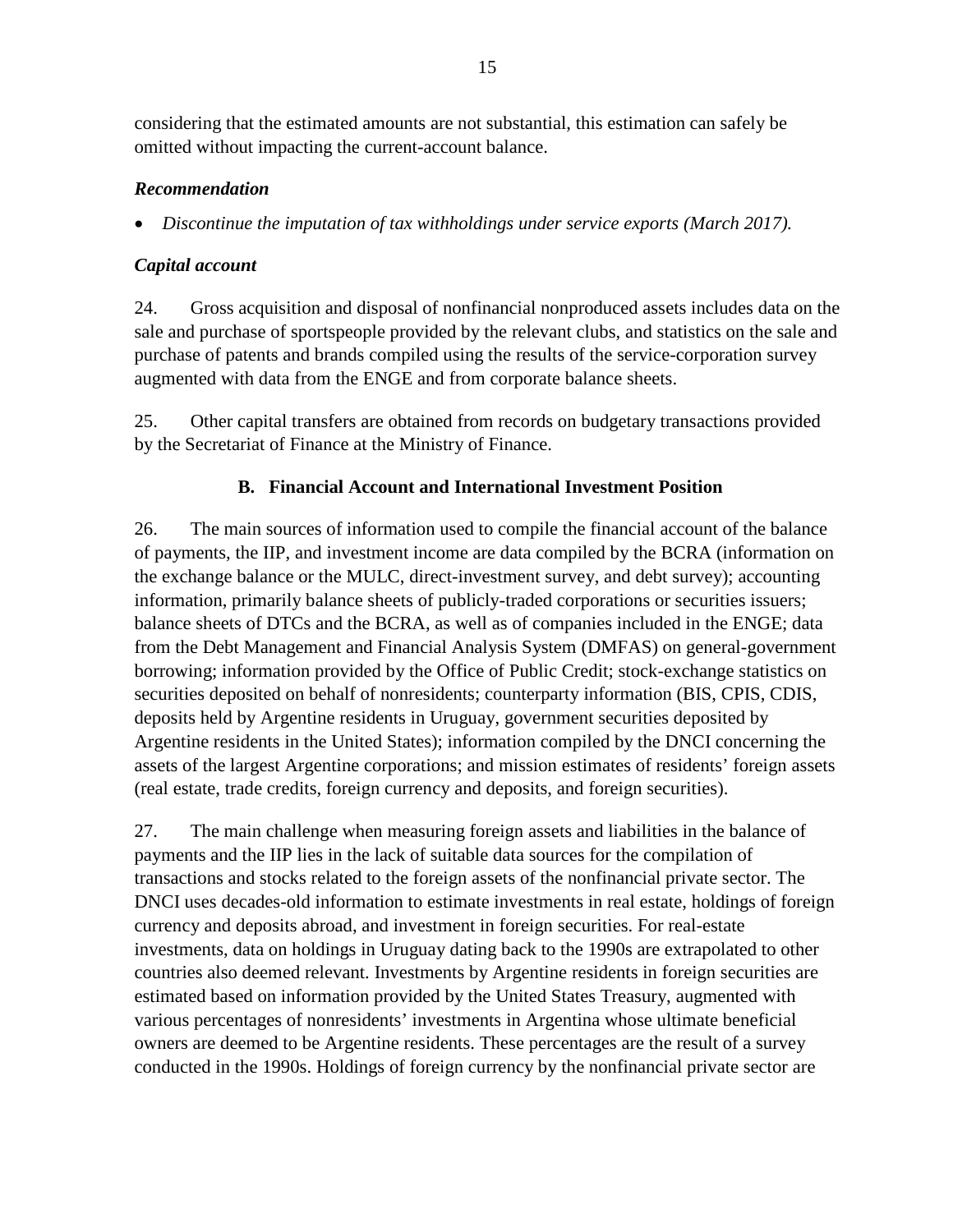estimated as the difference between incoming and outgoing currency flows processed by financial intermediaries, net of holdings by the BCRA and DTCs. Deposits abroad are estimated on the basis of changes in foreign deposits in Uruguay, the United States, and BIS data. Trade credits and advances from Argentine residents to nonresidents are estimated from the difference between the INDEC's trade figures and the BCRA's exchange balance or MULC statistics. The mission believes that priority should be given to reviewing the assumptions that serve as a basis for these estimates and to updating the underlying information. The tax-regularization campaign centered on unreported foreign assets that is underway until March 2017 might throw light on these estimates.

#### *Recommendation*

• *Update the information used to estimate foreign assets held by the nonfinancial private sector (June 2017).*

28. The Central Bank of the Republic of Argentina (BCRA) compiles and disseminates the International Reserves and Foreign Currency Liquidity template (monthly), detailed information on direct investment in Argentina (annually), debt liabilities of the private sector (quarterly), and the exchange balance (monthly). The DNCI relies on that information in order to compile ESS; however, its usefulness is limited by the level of disaggregation of the data available at the DNCI. Given that some information is in the form of aggregates and resident corporations are not identified, there is a risk of double accounting; in addition, consistency in the information on transactions and positions cannot be ensured using aggregate data, nor can the results obtained by both agencies for the same categories be reconciled.

29. In November 2016, the INDEC and the BCRA signed an agreement to share information at the level of microdata in order to use it more intensively. Both are now collaborating on aligning the definitions and concepts used by the BCRA with the *BPM6* and on reconciling the results obtained by each agency. Working with the DNCI, the mission reviewed the technical documentation and the methodology used to survey the debt and direct investment of the private sector; subsequently, in a meeting with the BCRA, the mission proposed a number of changes aimed at smoothing the migration to the *BPM6* methodology and improving the quality of the quarterly releases on the financial account and the IIP. The BCRA welcomed these suggestions and will address them in an upcoming review of compilation procedures. The mission considers that strengthening the cooperation with the BCRA and creating channels to exchange, compare, and reconcile information quickly are of the utmost importance.

#### *Recommendation*

• *Create procedures for the smooth exchange of information and data conciliation with the BCRA (March 2017).*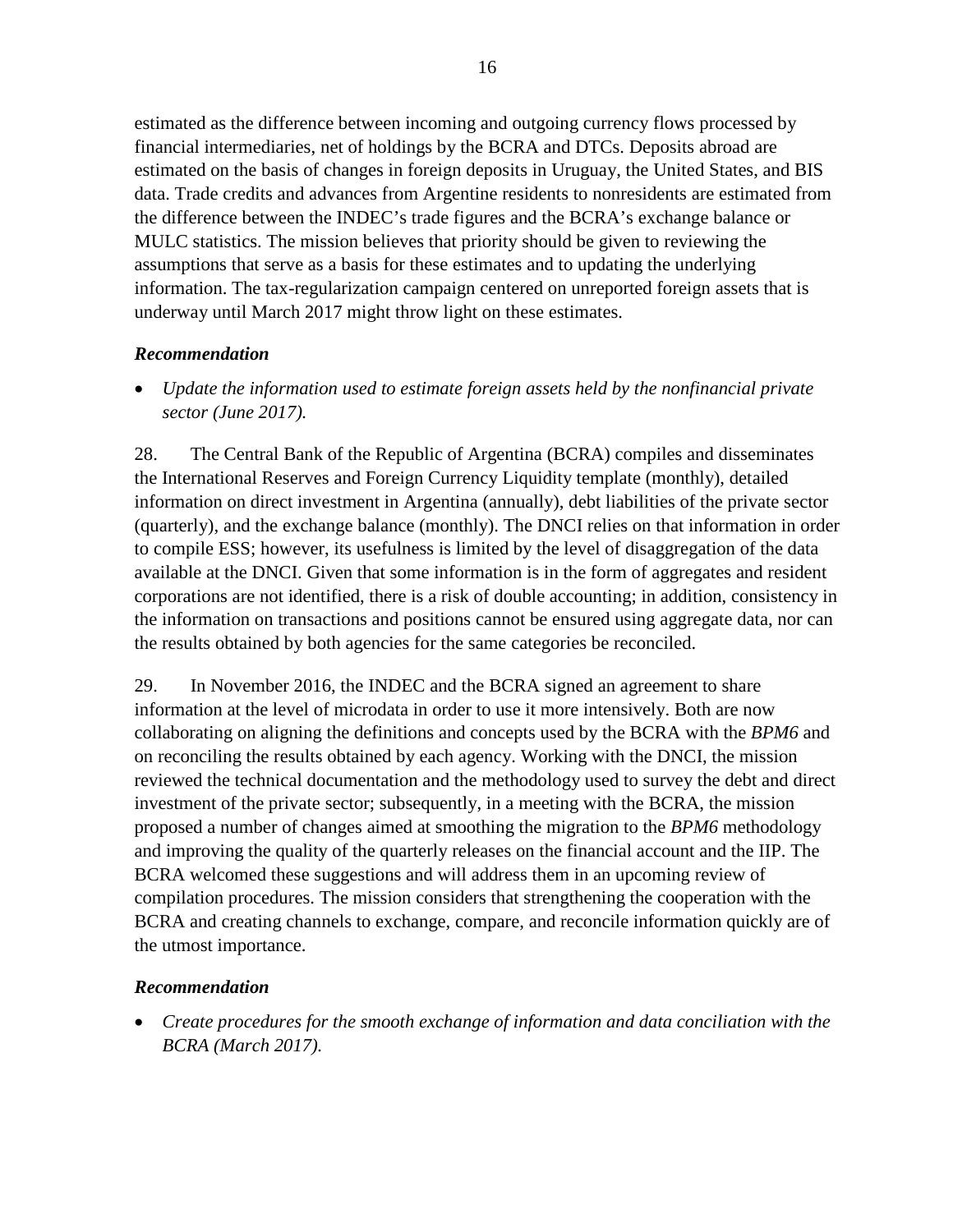30. The mission provided assistance in the compilation of the financial account and of investment income for the first quarter of 2015, and of the IIP as of December 31, 2014, and March 31, 2015, in line with the *BPM6*. This can be accomplished using information available at the DNCI, although it requires identifying Other financial corporations within Other sectors in order to extract separate information from the BCRA surveys. In addition, data on foreign assets held by insurance companies is available from the SSN and the Argentine Mutual Funds Association (CAFCI).

31. Compiling the IIP on a quarterly basis with a three-month lag should be feasible, although some categories would yield provisional estimates. The availability of the BCRA compilations mentioned above (primarily, the debt survey and the exchange balance, together with the capacity to conduct the direct-investment survey on a quarterly basis, even with a limited sample of corporations) is critical in this connection. The DNCI expects to start compiling and disseminating the IIP on a quarterly basis with data as of March 31, 2017, with a scheduled release in June 2017.

#### *Recommendations*

- *Compile the financial account of the balance of payments and the IIP on a quarterly basis, in line with the* BPM6 *methodology, for the period 2010–2016, using currently available data sources (June 2017).*
- *Identify Other financial corporations within Other resident sectors in the financial account and the IIP, and add information on foreign assets held by insurance companies (including technical reserves) and mutual funds (June 2017).*

#### *Direct investment*

32. Both in the financial account and the IIP, direct-investment assets are calculated using information compiled by the DNCI on the basis of the balance sheet of major Argentine corporations (including their inward and outward investment counterparty), accounting information on DTCs that includes equity in branches and shares in subsidiaries abroad, and estimated real-estate investments held by Argentine residents abroad (see above). In addition, the exchange balance is used to compile transactions. Loans from direct-investment enterprises to their direct investors or to nonresident affiliates are not identified (the information could be obtained from the notes to the balances sheets of major Argentine directinvestment enterprises). The BCRA disseminates statistics about direct investment in Argentina broken down by first- and second-tier geographic counterparty. For second-tier investments, data showing counterparties in Argentina can be used to estimate the direct investments of Argentine corporations that reinvest in the country (inward and outward investment).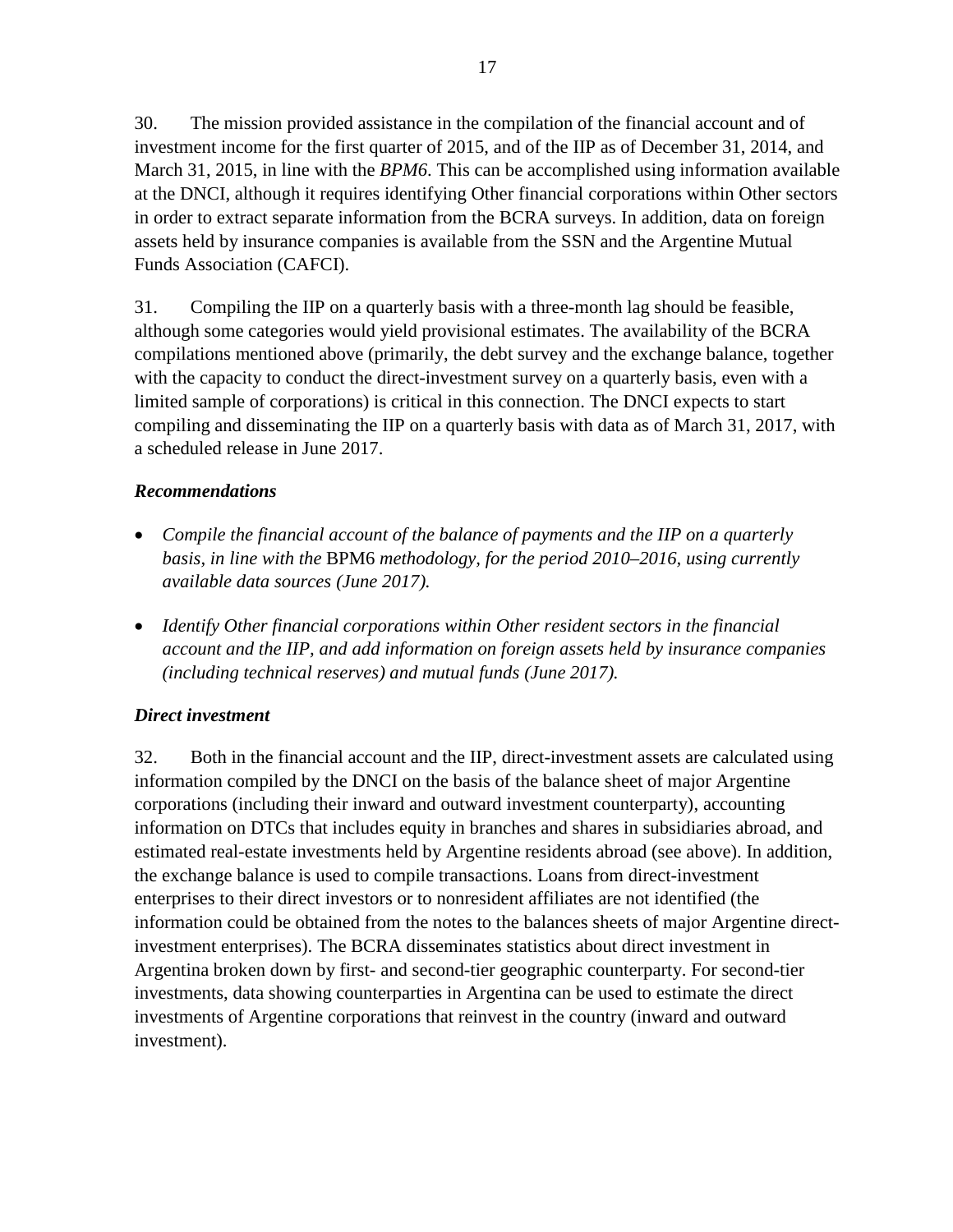33. The DNCI estimates direct investment in Argentina using information from balance sheets of DTCs and large publicly-traded local corporations, as well as MULC statistics and press releases. Income is based on earnings reported by publicly-traded corporations and reinvested earnings are estimated by deducting the dividends paid through the MULC. Subsequently, ENGE data are added, as well as the BCRA's aggregate data on investment and information from the debt survey on intercompany lending. However, as the information is aggregated, not all data from the BCRA's direct-investment survey can be incorporated. The availability of detailed information from the BCRA and the cooperative arrangements implemented between the two agencies will make it possible to use the direct-investment survey more intensively and to reconcile the disseminated results.

34. The direct-investment survey conducted by the BCRA provides biannual information on direct investment in Argentina. The BCRA expects it to become an annual exercise. One of the issues raised during the meeting attended by the mission, the DNCI, and the BCRA is the need to collect quarterly information both for direct investment in Argentina and on direct investment abroad (excluding real-estate investment). These quarterly data could be restricted to key corporations. In addition, various changes and clarifications to the instructions to reporting corporations were discussed with the aim of better aligning them with the definitions in the *BPM6*; for example, the identification in the debt survey of lending from nonresident direct-investment enterprises to Argentine direct investors, the identification of equity shares of less than 10 percent potentially held by affiliated enterprises, indirect shares, additional clarifications regarding windfall profits, and tax treatment. The BCRA showed great willingness to introduce these changes in the survey instructions, which are currently being revised. Nevertheless, prior to this meeting, the BCRA expected to move to an annual survey. Staff expressed doubts concerning the ability to obtain meaningful results using a survey geared towards to collecting information on direct-investment assets held abroad. The DGCI and the BCRA will continue to cooperate in this area within the framework of their newly-signed agreement.

#### *Recommendations*

- *Identify lending from nonresident direct-investment enterprises to resident direct investors in the BCRA's debt survey, as well as lending from the largest resident direct-investment enterprises to nonresident direct investors, and compare direct investment abroad with the information included in the BCRA's direct-investment survey for the second tier (December 2017).*
- *Establish a quarterly collection exercise for foreign direct investment as part of the BCRA survey or, if not feasible, as an in-house exercise (December 2017).*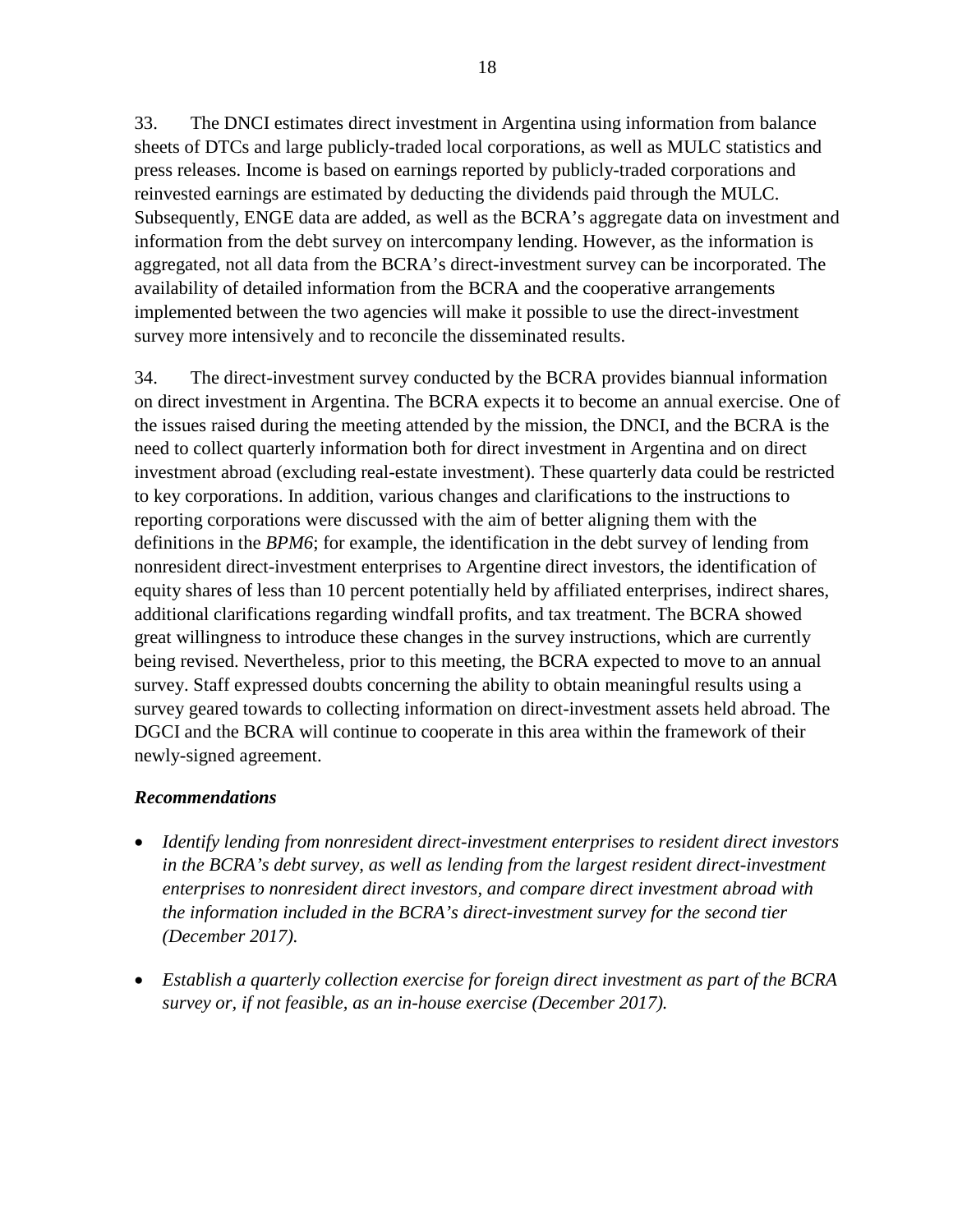#### *Portfolio investment*

35. The DNCI compiles information on foreign assets included in portfolio investment based on accounting information provided by the BCRA, government data on own holdings of debt securities (mainly, outstanding Brady Plan warrants), and DTCs' balance sheets. The estimate of private-sector assets mentioned above is also included; although its revision is encouraged. At the meeting with the DNCI and the SSN mentioned previously, the mission learnt of the existence of information about the sector's foreign assets that the SSN could make available periodically. Additionally, there is information on foreign assets held by mutual funds that could be reflected in the compilation of ESS.

36. The direct sources for portfolio-investment liabilities are the balance sheets of the BCRA and DTCs, the DMFAS, data on central-government issuances, stock-exchange information on nonresident holders of government debt securities, stock of publicly-traded Argentine corporations, and issuance of ADRs. The stock exchange keeps information on private-sector securities held on behalf of nonresidents that should be included under portfolio-investment liabilities.

37. Aligning the financial account and the IIP with the *BPM6* methodology requires detailed information on instruments in arrears so that they can be correctly assigned to the relevant category and concept. Whenever this information was unavailable to the mission, arrears were temporarily assigned to the category with the largest liabilities (mainly, portfolio investment).

### *Recommendation*

- *Include information available from the CNV on nonresident holdings of private-sector securities issued locally. (March 2017).*
- *Explore the availability of information broken down by instruments in arrears for reclassification in line with the* BPM6*.*

### *Financial derivatives*

38. Currently, this category only includes GDP coupons issued by the Argentine government, with a return based on national GDP growth. There is an organized market for derivatives in the city of Rosario, where nonresident operators might be conducting transactions. The existence of accounting information at the BCRA on derivatives operations between nonresidents and DTCs should also be explored.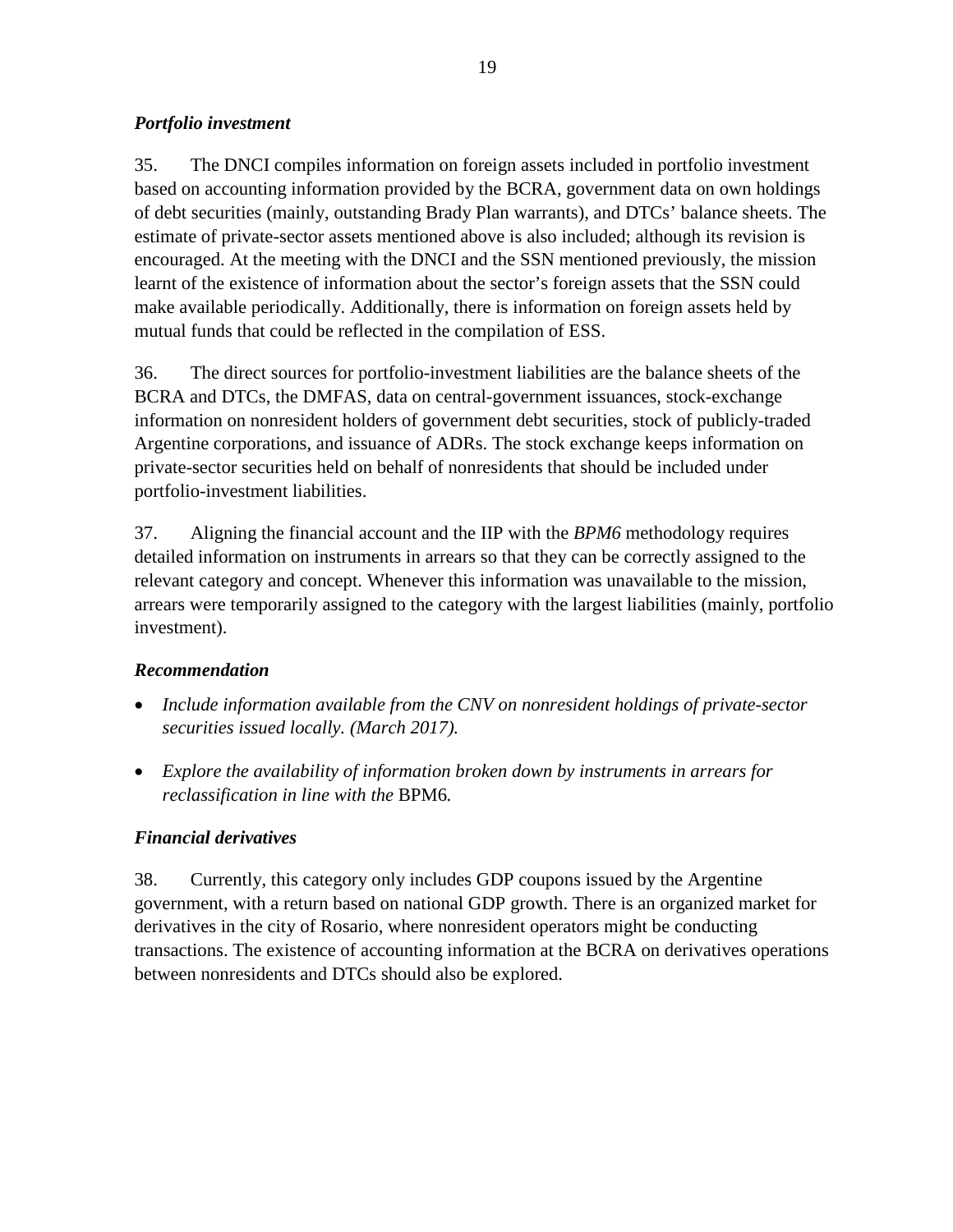#### *Recommendation*

• *Explore the existence of information on financial derivatives with nonresidents, both in the accounting information of DTCs (available at the BCRA) and in the Rosario derivatives market (June 2017).*

### *Other investment*

39. Foreign assets under Other investment are compiled using accounting information from the BCRA, the central government, and DTCs. Statistics on foreign assets held by the private sector in the form of currency and deposits, and trade credits and advances, are under review (see paragraph 27). At the DNSE, the mission and the DNCI raised the possibility of adding to the survey of corporations a question about average receipt periods for exports of goods and services in order to estimate trade credits, both as assets and as liabilities of Argentine corporations with the rest of the world. The DNSE agreed to consider this suggestion.

40. Liabilities under Other investment are compiled using accounting information from the BCRA and DTCs, DMFAS data, and the debt survey conducted by the BCRA, which shows the debt liabilities of the private sector. In connection with the debt survey of the private sector, the mission and the DNCI requested that the BCRA make a number of changes in the compiled data and in the compilation procedures to align them with the *BPM6* recommendations. BCRA staff were open to including those changes in the next review of procedures.

#### *Recommendation*

• *Keep in touch with the DNSE to discuss the potential inclusion of information required to estimate average receipt and payment periods of exports and imports.*

### **III. ESS DISSEMINATION AND OTHER ASPECTS OF ESS PRODUCTION IN ARGENTINA**

41. The quarterly balance of payments is released around the twentieth of the third month following each quarter's end. The annual IIP is released in the month of July following each reference year. At every release point, the DNCI reviews the published historical series in its entirety.

#### *Recommendation*

• *Redefine the revision policy of ESS in order to better match information sources and compilation procedures slated for adoption.*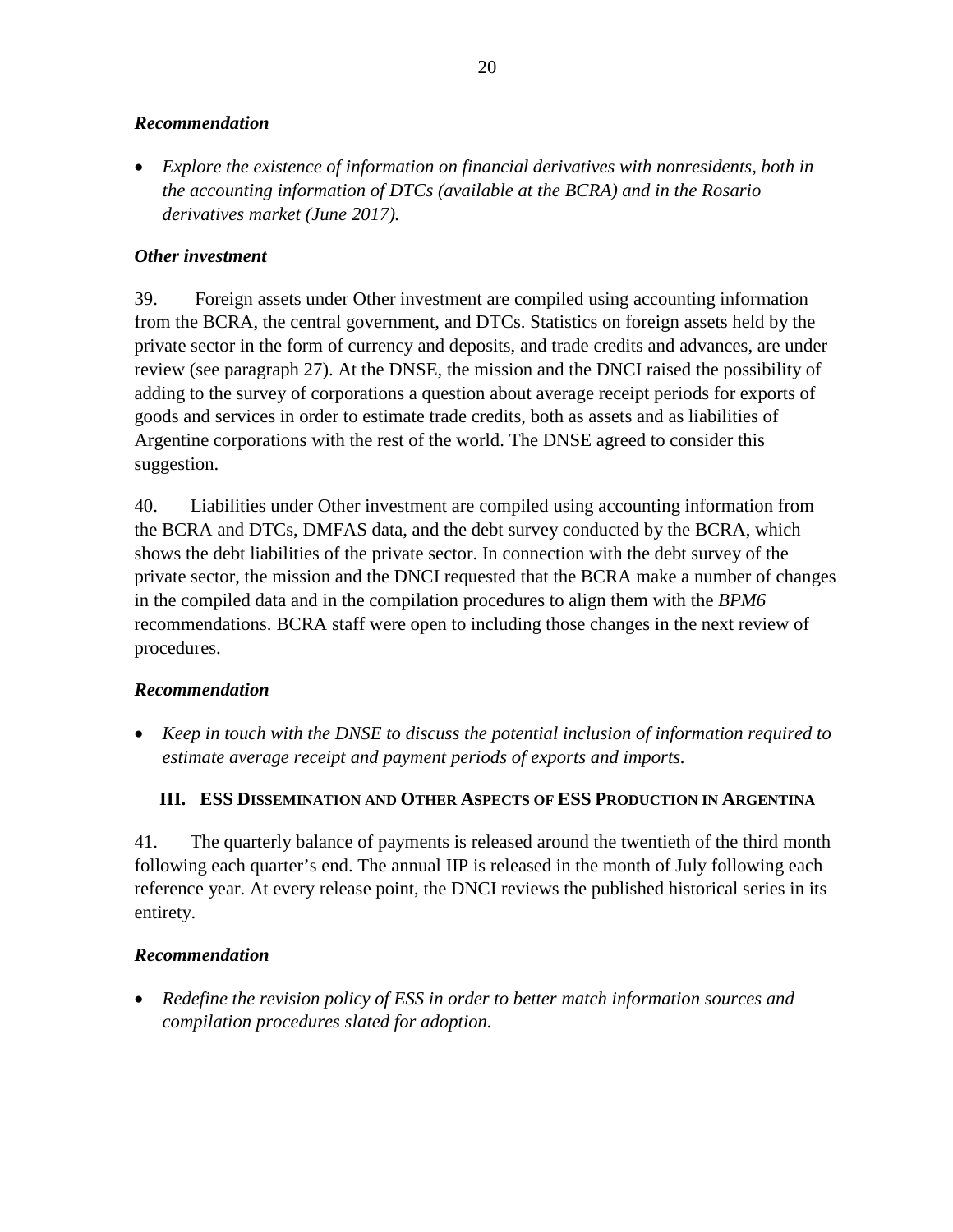42. The DNCI has 12 staff, including support and management. Following the general policy adopted by the new INDEC management, the DNCI has been building the capacity of its staff through training courses and seminars devoted to the ESS methodology, the implementation of statistical operations, and IT tools.

43. ESS compilation is currently performed by means of Excel spreadsheets managed by compilers primarily on the basis of aggregate data. The DNCI will start receiving large amounts of information at the level of microdata—that is, identifying resident corporations concerning customs, the exchange balance (MULC), and the BCRA's debt and directinvestment surveys. The use of this information for the purpose of compiling ESS will require updated IT tools and migration to adequate databases. Consequently, in addition to training current staff, the DNCI will need at least three suitably qualified new staff.

#### *Recommendation*

• *Expand staff training to include the use of complex databases, and hire at least three staff (March 2017).*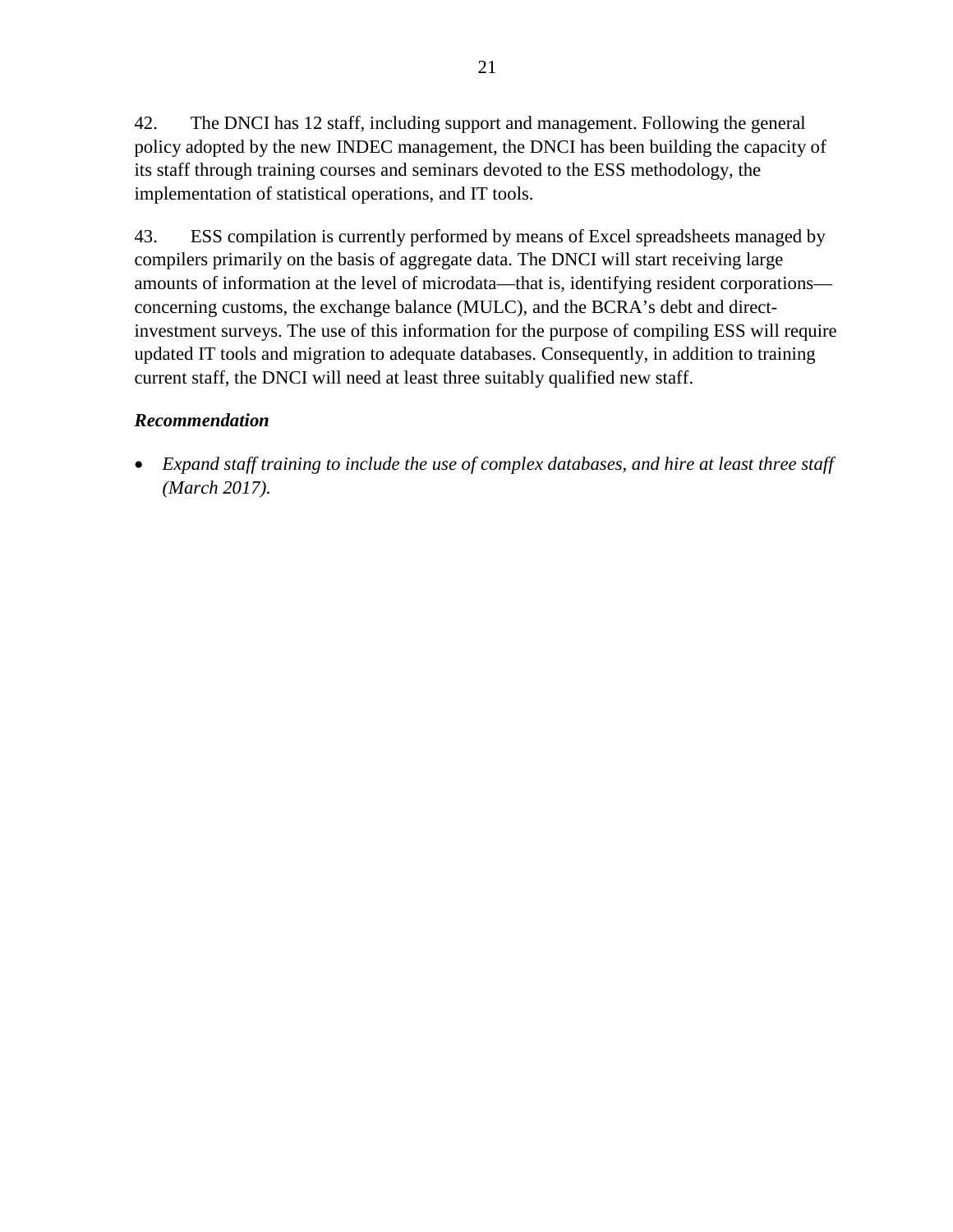## **Annex I. List of Participants in Meetings with the Mission**

## INDEC

| <b>Date</b> | <b>Name</b>                     | <b>Position</b>                                                                                                 | Area of responsibility                    |  |  |  |  |
|-------------|---------------------------------|-----------------------------------------------------------------------------------------------------------------|-------------------------------------------|--|--|--|--|
|             |                                 | 14-25 Nov. Pedro Ignacio Lines National Director, International<br>Accounts                                     | Management                                |  |  |  |  |
|             | Mercedes Juaristi               | Director, Real Goods and Services                                                                               | Management (Goods and<br>Services)        |  |  |  |  |
|             | Luis Giussani                   | Director, Records, Analyses, and<br>Forecasts                                                                   | Management (Financial<br>Account and IIP) |  |  |  |  |
|             | Sandrine Tateossian Analyst     |                                                                                                                 | <b>Services</b>                           |  |  |  |  |
|             | Eugenio León                    | Analyst                                                                                                         | Goods                                     |  |  |  |  |
|             | Eduardo Ignacio<br>Almirón      | Analyst                                                                                                         | <b>Financial Account</b><br>(Government)  |  |  |  |  |
|             | Romina Carla                    | Analyst                                                                                                         | <b>Financial Account</b>                  |  |  |  |  |
|             | Cerezoli                        |                                                                                                                 | (Government)                              |  |  |  |  |
|             | Gastón Prieto                   | Analyst                                                                                                         | <b>Financial Account</b>                  |  |  |  |  |
|             | Alejandra Miramón               | Analyst                                                                                                         | (Government)                              |  |  |  |  |
|             | Ema Inés Espagne                | Analyst                                                                                                         | <b>Financial Account (Financial</b>       |  |  |  |  |
|             | Ignacio Rosenthal               | Analyst                                                                                                         | Sector and Portfolio                      |  |  |  |  |
|             |                                 |                                                                                                                 | Investment)                               |  |  |  |  |
|             |                                 |                                                                                                                 | <b>Direct Investment</b>                  |  |  |  |  |
|             | Marina Volpedo                  | Analyst                                                                                                         | <b>Services</b>                           |  |  |  |  |
| 14 Nov.     | Jorge Todesca<br>Fernando Cerro | Director, INDEC<br><b>Technical Director, INDEC</b>                                                             |                                           |  |  |  |  |
| 18 Nov.     | Silvia A. Amiel                 | National Director, External Sector<br>Statistics (INDEC)                                                        | Management (corporate<br>survey)          |  |  |  |  |
|             | María Inés Dalton               | <b>Trade Statistics Directorate</b>                                                                             | Management (customs data)                 |  |  |  |  |
|             |                                 | María Teresa Carré Directorate of Statistics on Balance of Management (corporate<br>Payments and Terms of Trade | survey)                                   |  |  |  |  |

## BCRA

| Date    | <b>Name</b>        | <b>Position</b>                       | Area of responsibility      |
|---------|--------------------|---------------------------------------|-----------------------------|
| 17 Nov. | Beatriz Biasone    | General Manager (BCRA)                | <b>Monetary Programming</b> |
|         | Martín Corvo       | Manager, Trade and Foreign            | Management                  |
|         |                    | <b>Exchange Statistics</b>            | Direct-investment/External  |
|         | Diego Piaggio      | Deputy Manager, External Surveys      | Debt Survey                 |
|         | Guillermo Trimarco | Deputy Manager, Foreign Exchange MULC |                             |
|         |                    | <b>Statistics</b>                     |                             |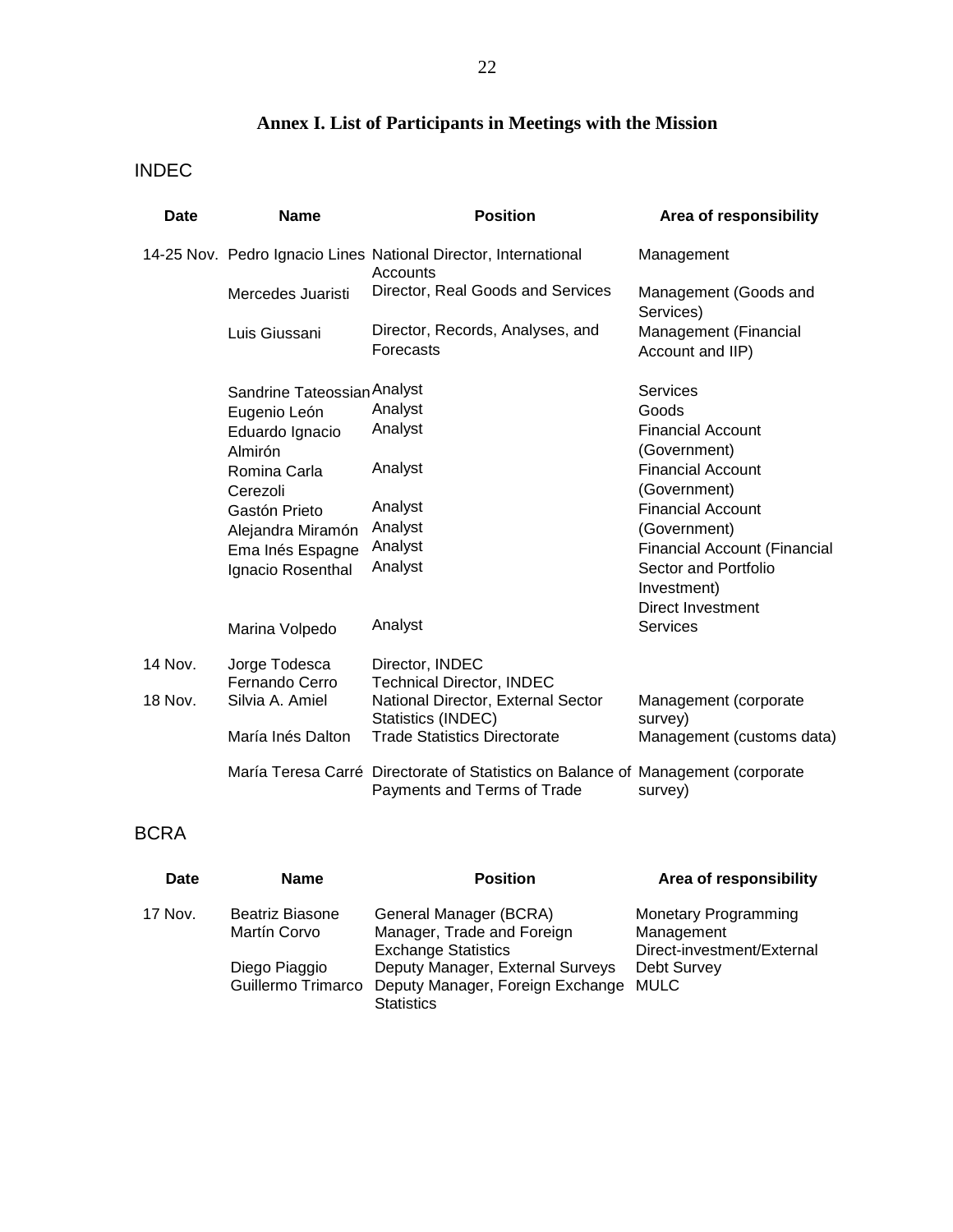| Date    | <b>Name</b>      | <b>Position</b>                                                          | Area of responsibility                                             |
|---------|------------------|--------------------------------------------------------------------------|--------------------------------------------------------------------|
| 25 Nov. | Mariela Ricciuti | <b>Technical and Regulatory Division</b>                                 | Regulation and assessment<br>of insurance and reinsurance          |
|         | Martín Endere    | Deputy Manager, Reinsurance,<br><b>Technical and Regulatory Division</b> | companies<br>Regulation and assessment<br>of reinsurance companies |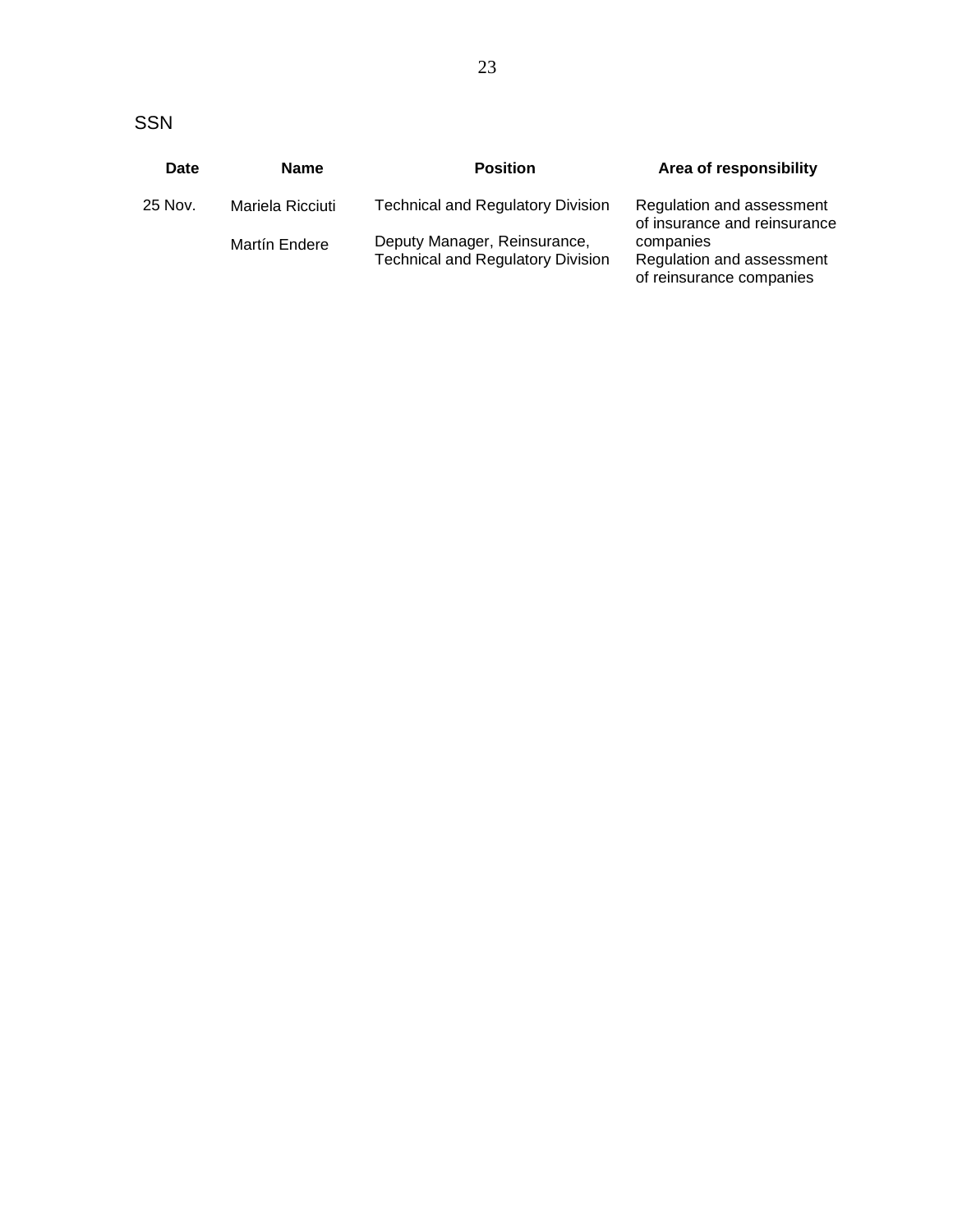| Surveys used to collect source information for the Services Account and the Primary and Secondary Income Accounts, and the Capital Account of the BP |                |                           |                |                                                                                                                                                                            |  |  |  |  |  |  |
|------------------------------------------------------------------------------------------------------------------------------------------------------|----------------|---------------------------|----------------|----------------------------------------------------------------------------------------------------------------------------------------------------------------------------|--|--|--|--|--|--|
|                                                                                                                                                      | Quarterly      | Annual                    | <b>Total</b>   |                                                                                                                                                                            |  |  |  |  |  |  |
| <b>Transport surveys</b>                                                                                                                             | 220            | 494                       | 714            |                                                                                                                                                                            |  |  |  |  |  |  |
| Air transport                                                                                                                                        | $\frac{34}{5}$ | $\underline{\mathsf{NO}}$ | $\frac{34}{5}$ |                                                                                                                                                                            |  |  |  |  |  |  |
| Resident corporations                                                                                                                                | 4              | <b>NO</b>                 | 4              |                                                                                                                                                                            |  |  |  |  |  |  |
| Nonresident corporations                                                                                                                             | 30             | <b>NO</b>                 | 30             |                                                                                                                                                                            |  |  |  |  |  |  |
| Sea transport                                                                                                                                        | 106            | $\underline{\mathsf{NO}}$ | 106            |                                                                                                                                                                            |  |  |  |  |  |  |
| Freight - resident corp                                                                                                                              | 13             | <b>NO</b>                 | 13             |                                                                                                                                                                            |  |  |  |  |  |  |
| Passenger - resident corp                                                                                                                            | 3              | <b>NO</b>                 | 3              | Proposed 2017                                                                                                                                                              |  |  |  |  |  |  |
| Passenger - nonresident corp                                                                                                                         | 3              | <b>NO</b>                 | 3              | Proposed 2017                                                                                                                                                              |  |  |  |  |  |  |
| Auxiliary services                                                                                                                                   | 87             | <b>NO</b>                 | 87             |                                                                                                                                                                            |  |  |  |  |  |  |
| Land transport                                                                                                                                       | 80             | 494                       | 574            |                                                                                                                                                                            |  |  |  |  |  |  |
| Freight - resident corp                                                                                                                              | NO.            | 494                       | 494            |                                                                                                                                                                            |  |  |  |  |  |  |
| Passenger - resident corp                                                                                                                            | 29             | <b>NO</b>                 | 29             | Proposed 2017                                                                                                                                                              |  |  |  |  |  |  |
| Passenger - nonresident corp                                                                                                                         | 51             | <b>NO</b>                 | 51             | Proposed 2017                                                                                                                                                              |  |  |  |  |  |  |
| Survery of other services, PI, SI and CC                                                                                                             | 247            | 2018                      | 2265           |                                                                                                                                                                            |  |  |  |  |  |  |
| Communications                                                                                                                                       | 18             | 18                        | 36             |                                                                                                                                                                            |  |  |  |  |  |  |
| Personal                                                                                                                                             | 45             | 98                        | 143            |                                                                                                                                                                            |  |  |  |  |  |  |
| Remainder (cross-cutting)                                                                                                                            | 184            | 1902                      | 2086           | Around 1,500-1,600 corporations are actually surveyed (turnover<br>higher than USD 500.000 in the previous year). The others are<br>rotated and surveyed every third year. |  |  |  |  |  |  |
| <b>Survey of remittances</b>                                                                                                                         | 5              | <b>NO</b>                 | 5              |                                                                                                                                                                            |  |  |  |  |  |  |
| <b>Survey of universities</b>                                                                                                                        | <b>NO</b>      | 33                        | 33             |                                                                                                                                                                            |  |  |  |  |  |  |
| <b>TOTAL SURVEYED CORPORATIONS</b>                                                                                                                   | 472            | 2545                      | 3017           |                                                                                                                                                                            |  |  |  |  |  |  |

## **Annex II. Survey of Service Corporations**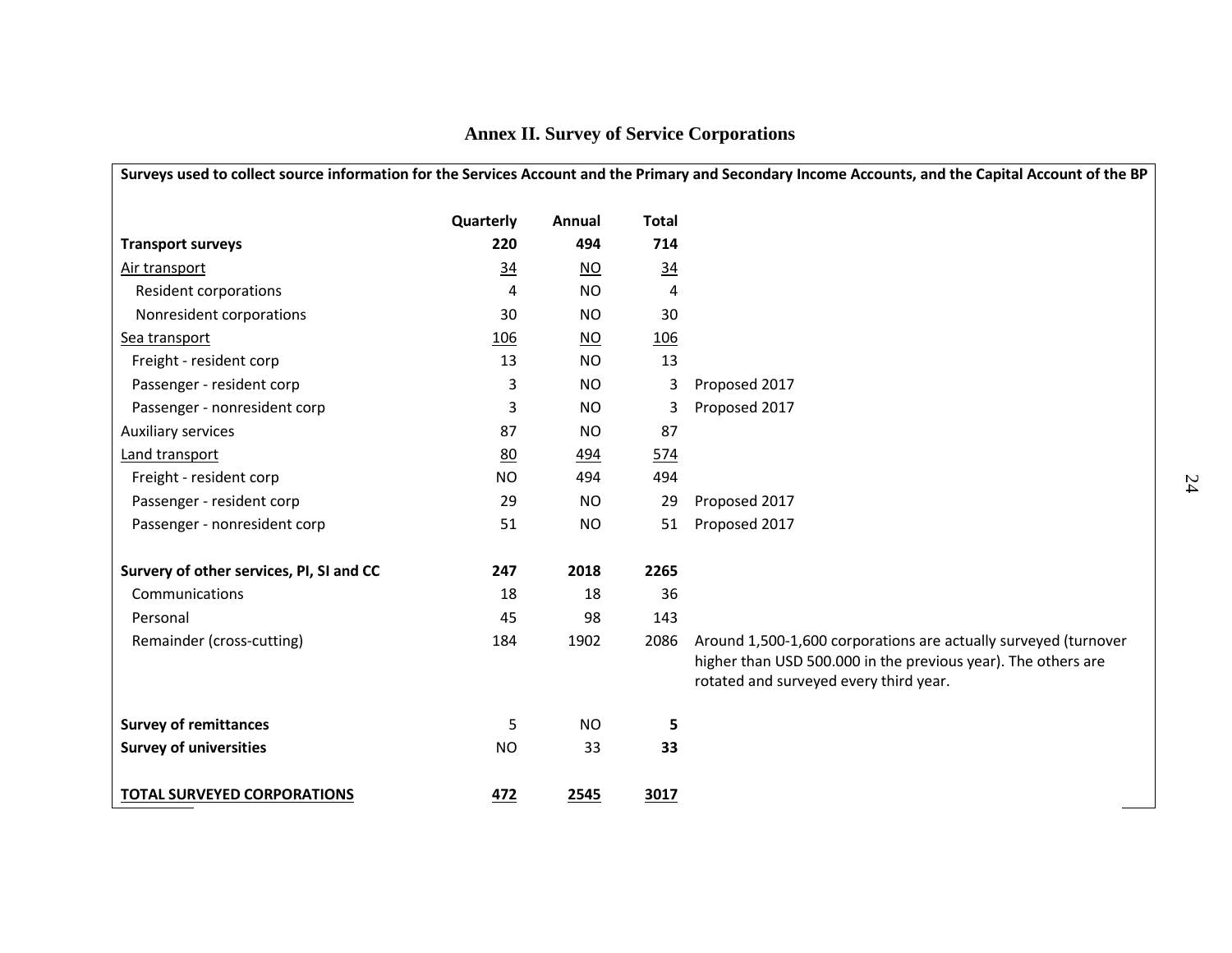#### **GOODS, SERVICES, COMPENSATION OF EMPLOYEES, SECONDARY INCOME, AND CAPITAL ACCOUNT (EXCLUDING DEBT FORGIVENESS) IN LINE WITH BPM6**

| Year 2010 -<br>Millions of US                                            |         |          |          | $\mathbf I$ |          |          | $\rm III$       |          |          |         | IV       |          | <b>TOTAL</b> |                 |           |
|--------------------------------------------------------------------------|---------|----------|----------|-------------|----------|----------|-----------------|----------|----------|---------|----------|----------|--------------|-----------------|-----------|
| dollars                                                                  |         |          |          |             |          |          |                 |          |          |         |          |          |              |                 |           |
|                                                                          | Inflows | Outflows | Balance  | Inflows     | Outflows | Balance  | Inflows         | Outflows | Balance  | Inflows | Outflows | Balance  | Inflows      | Outflows        | Balance   |
| 1.A Goods and<br>services                                                | 16339.4 | 14295.1  | 2044.2   | 22256.1     | 16763.3  | 5492.8   | 21859.1<br>1743 | 18741.7  | 3117.5   | 21209.2 | 19029.8  | 2179.4   | 81663.8      | 68829.961<br>02 | 12833.8   |
| 1.A.a. Goods                                                             | 13054.6 | 10561.4  | 2493.2   | 19080.1     | 13181.1  | 5899.0   | 18741.8         | 15235.4  | 3506.4   | 17298.0 | 15180.8  | 2117.1   | 68174.4      | 54158.8         | 14015.7   |
| 1.A.a.1. General                                                         | 12575.0 | 10561.4  | 2013.6   | 18638.9     | 13181.1  | 5457.8   | 18274.2         | 15235.4  | 3038.8   | 16674.0 | 15180.8  | 1493.2   | 66162.2      | 54158.8         | 12003.4   |
| merchandise<br>1.A.a.2. Net                                              | 0.0     | 0.0      | 0.0      | 0.0         | 0.0      | 0.0      | 0.0             | 0.0      | 0.0      | 0.0     | 0.0      | 0.0      | 0.0          | 0.0             | 0.0       |
| exports of goods                                                         |         |          |          |             |          |          |                 |          |          |         |          |          |              |                 |           |
| under merchanting<br>1.A.a.2.1<br>Goods acquired                         | 0.0     | 0.0      | 0.0      | 0.0         | 0.0      | 0.0      | 0.0             | 0.0      | 0.0      | 0.0     | 0.0      | 0.0      | 0.0          | 0.0             | 0.0       |
| under merchanting<br>(negative credits)<br>1.A.a.2.2<br>Goods sold under | 0.0     | 0.0      | 0.0      | 0.0         | 0.0      | 0.0      | 0.0             | 0.0      | 0.0      | 0.0     | 0.0      | 0.0      | 0.0          | 0.0             | 0.0       |
| merchanting<br>1.A.a.3.<br>Nonmonetary gold                              | 479.6   | 0.0      | 479.6    | 441.2       | 0.0      | 441.2    | 467.5           | 0.0      | 467.5    | 623.9   | 0.0      | 623.9    | 2012.3       | 0.0             | 2012.3    |
| 1.A.b. Services                                                          | 3284.8  | 3733.7   | $-449.0$ | 3176.0      | 3582.2   | $-406.2$ | 3117.3          | 3506.3   | $-388.9$ | 3911.3  | 3849.0   | 62.3     | 13489.4      | 14671.2         | $-1181.8$ |
| 1.A.b.1.<br>Manufacturing<br>services on                                 | 1.0     | 0.6      | 0.4      | 1.0         | 0.4      | 0.6      | 1.0             | 0.6      | 0.5      | 1.0     | 0.5      | 0.5      | 4.0          | 2.0             | 2.0       |
| physical inputs<br>owned by others<br>1.A.b.2.<br>Maintenance and        | 19.1    | 35.7     | $-16.6$  | 15.7        | 28.3     | $-12.6$  | 12.6            | 30.4     | $-17.8$  | 9.3     | 30.7     | $-21.4$  | 56.7         | 125.2           | $-68.4$   |
| repair n.i.e.<br>1.A.b.3.<br>Transport                                   | 424.0   | 772.7    | $-348.8$ | 485.9       | 899.2    | $-413.3$ | 539.2           | 999.3    | $-460.1$ | 528.0   | 1014.6   | $-486.6$ | 1977.1       | 3685.9          | $-1708.8$ |
| 1.A.b.3.1. Sea                                                           | 124.6   | 291.4    | $-166.8$ | 159.6       | 373.5    | $-213.8$ | 170.7           | 432.7    | $-262.0$ | 141.1   | 429.2    | $-288.1$ | 596.0        | 1526.7          | $-930.7$  |
| transport<br>1.A.b.3.1.1.                                                | 0.0     | 23.6     | $-23.6$  | 0.0         | 9.9      | $-9.9$   | 0.0             | 11.9     | $-11.9$  | 0.0     | 19.5     | $-19.5$  | 0.0          | 64.9            | $-64.9$   |
| Passenger                                                                |         |          |          |             |          |          |                 |          |          |         |          |          |              |                 |           |
| 1.A.b.3.1.2.<br>Freight                                                  | 9.5     | 266.0    | $-256.5$ | 10.9        | 360.4    | $-349.5$ | 14.6            | 417.8    | $-403.2$ | 13.3    | 407.3    | $-394.0$ | 48.3         | 1451.6          | $-1403.3$ |
| 1.A.b.3.1.3.                                                             | 115.1   | 1.8      | 113.3    | 148.7       | 3.2      | 145.6    | 156.1           | 3.0      | 153.1    | 127.8   | 2.3      | 125.5    | 547.7        | 10.3            | 537.4     |
| Other<br>1.A.b.3.2. Air<br>transport                                     | 208.5   | 406.8    | $-198.3$ | 208.8       | 443.3    | $-234.6$ | 245.3           | 468.6    | $-223.4$ | 265.4   | 484.5    | $-219.0$ | 928.0        | 1803.2          | $-875.2$  |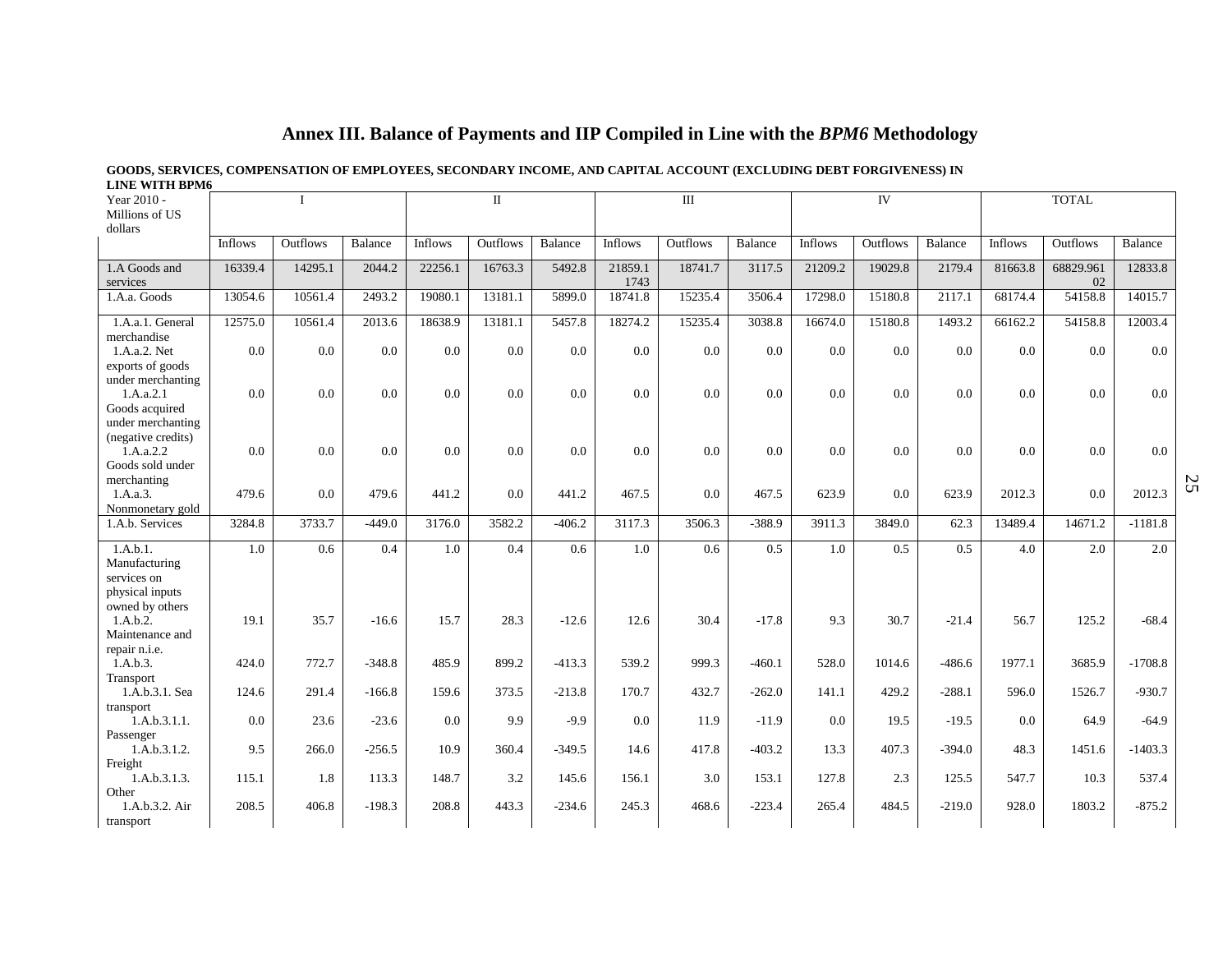| 1.A.b.3.2.1.<br>Passenger                  | 122.9  | 325.0  | $-202.1$ | 122.6 | 345.0  | $-222.4$ | 156.0  | 358.9  | $-202.9$ | 175.5  | 380.7  | $-205.3$ | 576.9  | 1409.6 | $-832.7$  |
|--------------------------------------------|--------|--------|----------|-------|--------|----------|--------|--------|----------|--------|--------|----------|--------|--------|-----------|
| 1.A.b.3.2.2.                               | 1.6    | 55.1   | $-53.6$  | 2.1   | 70.7   | $-68.5$  | 1.2    | 80.5   | $-79.3$  | 4.3    | 72.8   | $-68.5$  | 9.2    | 279.1  | $-269.9$  |
| Freight<br>1.A.b.3.2.3.                    | 84.0   | 26.6   | 57.4     | 84.1  | 27.6   | 56.4     | 88.1   | 29.2   | 58.9     | 85.7   | 31.0   | 54.7     | 341.8  | 114.4  | 227.4     |
| Other<br>1.A.b.3.3.<br>Other modes of      | 85.3   | 66.8   | 18.6     | 110.4 | 73.0   | 37.4     | 115.0  | 87.5   | 27.5     | 113.1  | 88.9   | 24.2     | 423.9  | 316.1  | 107.7     |
| transport<br>1.A.b.3.3.1.                  | 12.2   | 7.0    | 5.2      | 6.0   | 3.1    | 2.9      | 9.1    | 4.5    | 4.6      | 11.7   | 7.9    | 3.8      | 39.0   | 22.5   | 16.5      |
| Passenger<br>1.A.b.3.3.2.                  | 70.2   | 56.8   | 13.4     | 100.7 | 65.9   | 34.8     | 102.1  | 78.7   | 23.4     | 97.6   | 76.7   | 20.9     | 370.5  | 278.1  | 92.4      |
| Freight<br>1.A.b.3.3.3.                    | 3.0    | 3.0    | 0.0      | 3.7   | 4.0    | $-0.2$   | 3.9    | 4.3    | $-0.5$   | 3.8    | 4.3    | $-0.5$   | 14.4   | 15.6   | $-1.2$    |
| Other                                      |        |        |          |       |        |          |        |        |          | 8.4    |        |          |        | 39.8   |           |
| 1.A.b.3.4.<br>Postal and courier           | 5.5    | 7.8    | $-2.2$   | 7.1   | 9.4    | $-2.4$   | 8.2    | 10.5   | $-2.3$   |        | 12.1   | $-3.7$   | 29.2   |        | $-10.6$   |
| services<br>For all modes                  |        |        |          |       |        |          |        |        |          |        |        |          |        |        |           |
| of transport<br>1.A.b.3.0.1.               | 135.0  | 355.6  | $-220.6$ | 128.6 | 358.0  | $-229.4$ | 165.1  | 375.3  | $-210.1$ | 187.1  | 408.1  | $-221.0$ | 615.9  | 1497.0 | $-881.1$  |
| Passenger<br>1.A.b.3.0.2.                  | 81.3   | 377.9  | $-296.7$ | 113.7 | 497.0  | $-383.3$ | 117.9  | 577.0  | $-459.2$ | 115.2  | 556.8  | $-441.6$ | 428.1  | 2008.8 | $-1580.7$ |
| Freight<br>1.A.b.3.0.3.                    | 207.7  | 39.2   | 168.4    | 243.6 | 44.2   | 199.4    | 256.2  | 47.0   | 209.2    | 225.6  | 49.6   | 176.0    | 933.1  | 180.1  | 753.0     |
| Other<br>1.A.b.4. Travel                   | 1473.2 | 1597.5 | $-124.3$ | 898.8 | 1072.9 | $-174.1$ | 1093.4 | 1100.6 | $-7.2$   | 1476.5 | 1106.9 | 369.6    | 4941.9 | 4877.9 | 64.0      |
| 1.A.b.4.1.<br><b>Business</b>              | 148.0  | 265.4  | $-117.4$ | 193.1 | 391.7  | $-198.6$ | 216.0  | 334.9  | $-118.9$ | 238.5  | 381.0  | $-142.4$ | 795.6  | 1373.0 | $-577.3$  |
| 1.A.b.4.2.                                 | 1325.2 | 1332.1 | $-6.9$   | 705.7 | 681.2  | 24.5     | 877.4  | 765.7  | 111.7    | 1238.0 | 725.9  | 512.1    | 4146.3 | 3504.9 | 641.4     |
| Personal<br>For both<br>business and       | 1473.2 | 1597.5 | $-124.3$ | 898.8 | 1072.9 | $-174.1$ | 1093.4 | 1100.6 | $-7.2$   | 1476.5 | 1106.9 | 369.6    | 4941.9 | 4877.9 | 64.0      |
| personal travel                            |        |        |          |       |        |          |        |        |          |        |        |          |        |        |           |
| 1.A.b.4.0.1.<br>Goods                      | 239.5  | 133.8  | 105.7    | 184.9 | 105.5  | 79.4     | 217.6  | 119.2  | 98.4     | 285.6  | 120.7  | 164.9    | 927.7  | 479.1  | 448.6     |
| 1.A.b.4.0.2.<br>Local transport            | 124.0  | 163.2  | $-39.2$  | 79.8  | 104.9  | $-25.1$  | 92.6   | 127.6  | $-35.1$  | 116.9  | 112.5  | 4.4      | 413.2  | 508.1  | $-94.9$   |
| services<br>1.A.b.4.0.3.                   | 402.0  | 505.8  | $-103.8$ | 245.3 | 399.6  | $-154.3$ | 306.9  | 365.7  | $-58.7$  | 398.3  | 390.2  | 8.1      | 1352.4 | 1661.2 | $-308.7$  |
| Accommodation<br>services                  |        |        |          |       |        |          |        |        |          |        |        |          |        |        |           |
| 1.A.b.4.0.4.<br>Food-serving               | 325.4  | 460.8  | $-135.4$ | 201.3 | 279.9  | $-78.6$  | 249.3  | 299.5  | $-50.2$  | 333.4  | 280.8  | 52.6     | 1109.4 | 1321.0 | $-211.6$  |
| services<br>1.A.b.4.0.5.<br>Other services | 382.2  | 333.9  | 48.3     | 187.5 | 183.1  | 4.4      | 227.0  | 188.7  | 38.3     | 342.4  | 202.8  | 139.6    | 1139.1 | 908.5  | 230.7     |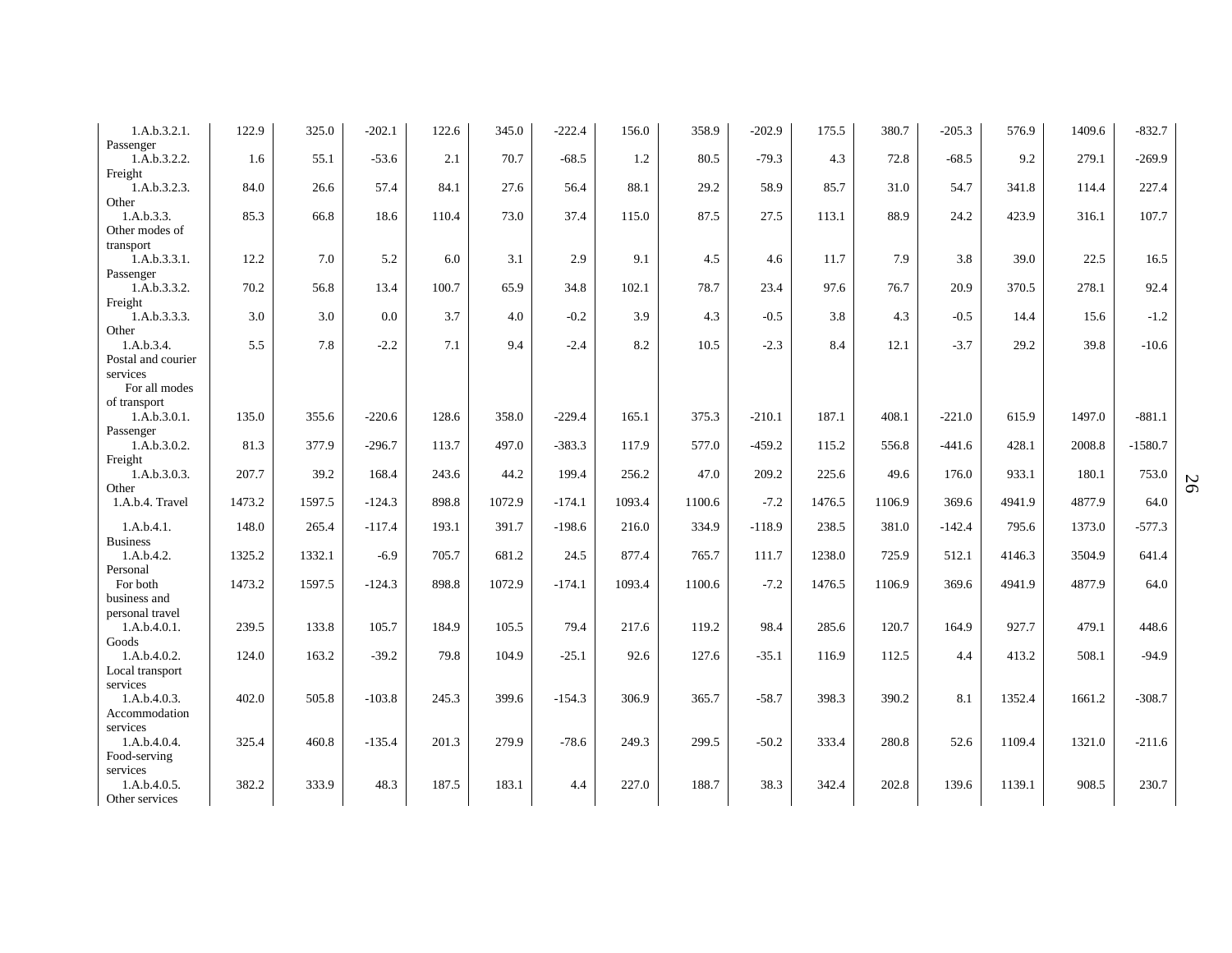| 1.A.b.5.                              | 1.7   | 0.4   | 1.3      | 1.7   | 0.3   | 1.3      | 1.7   | 1.9     | $-0.2$   | 1.7   | 1.9   | $-0.2$   | 6.6    | 4.5    | 2.2       |
|---------------------------------------|-------|-------|----------|-------|-------|----------|-------|---------|----------|-------|-------|----------|--------|--------|-----------|
| Construction<br>1.A.b.5.1.            | 1.7   | 0.0   | 1.7      | 1.7   | 0.0   | 1.7      | 1.7   | $0.0\,$ | 1.7      | 1.7   | 0.0   | 1.7      | 6.6    | 0.0    | 6.6       |
| Construction                          |       |       |          |       |       |          |       |         |          |       |       |          |        |        |           |
| abroad<br>1.A.b.5.2.                  | 0.0   | 0.4   | $-0.3$   | 0.0   | 0.3   | $-0.3$   | 0.0   | 1.9     | $-1.9$   | 0.0   | 1.9   | $-1.9$   | 0.0    | 4.5    | $-4.4$    |
| Construction in                       |       |       |          |       |       |          |       |         |          |       |       |          |        |        |           |
| the reporting                         |       |       |          |       |       |          |       |         |          |       |       |          |        |        |           |
| economy<br>1.A.b.6.                   | 5.5   | 89.8  | $-84.3$  | 5.5   | 93.3  | $-87.8$  | 5.5   | 110.0   | $-104.6$ | 5.5   | 134.7 | $-129.3$ | 21.8   | 427.8  | $-406.0$  |
| Insurance and                         |       |       |          |       |       |          |       |         |          |       |       |          |        |        |           |
| pension services                      |       |       |          |       |       |          |       |         |          |       |       |          |        |        |           |
| 1.A.b.6.1.<br>Direct insurance        | 0.0   | 20.4  | $-20.4$  | 0.0   | 24.2  | $-24.2$  | 0.0   | 27.7    | $-27.7$  | 0.0   | 28.9  | $-28.9$  | 0.0    | 101.2  | $-101.2$  |
| 1.A.b.6.2.                            | 0.0   | 68.5  | $-68.5$  | 0.0   | 68.2  | $-68.2$  | 0.0   | 81.4    | $-81.4$  | 0.0   | 104.9 | $-104.9$ | 0.0    | 322.9  | $-322.9$  |
| Reinsurance                           |       |       |          |       |       |          |       |         |          |       |       |          |        |        |           |
| 1.A.b.6.3.<br>Auxiliary               | 5.5   | 0.9   | 4.5      | 5.5   | 0.9   | 4.5      | 5.5   | 0.9     | 4.5      | 5.5   | 0.9   | 4.5      | 21.8   | 3.6    | 18.2      |
| insurance services                    |       |       |          |       |       |          |       |         |          |       |       |          |        |        |           |
| 1.A.b.6.4.                            | 0.0   | 0.0   | $0.0\,$  | 0.0   | 0.0   | 0.0      | 0.0   | $0.0\,$ | $0.0\,$  | 0.0   | 0.0   | 0.0      | 0.0    | 0.0    | 0.0       |
| Pension and<br>standardized           |       |       |          |       |       |          |       |         |          |       |       |          |        |        |           |
| guarantee services                    |       |       |          |       |       |          |       |         |          |       |       |          |        |        |           |
| 1.A.b.7.<br>Financial services        | 23.8  | 37.3  | $-13.5$  | 79.8  | 38.9  | 41.0     | 25.2  | 29.9    | $-4.6$   | 18.2  | 41.0  | $-22.8$  | 147.0  | 147.0  | 0.0       |
| 1.A.b.7.1.                            | 23.8  | 37.3  | $-13.5$  | 79.8  | 38.9  | 41.0     | 25.2  | 29.9    | $-4.6$   | 18.2  | 41.0  | $-22.8$  | 147.0  | 147.0  | 0.0       |
| Explicitly charged                    |       |       |          |       |       |          |       |         |          |       |       |          |        |        |           |
| and other financial<br>services       |       |       |          |       |       |          |       |         |          |       |       |          |        |        |           |
| 1.A.b.7.2.                            | 0.0   | 0.0   | 0.0      | 0.0   | 0.0   | 0.0      | 0.0   | 0.0     | 0.0      | 0.0   | 0.0   | 0.0      | 0.0    | 0.0    | 0.0       |
| Financial                             |       |       |          |       |       |          |       |         |          |       |       |          |        |        |           |
| intermediation<br>services indirectly |       |       |          |       |       |          |       |         |          |       |       |          |        |        |           |
| measured (FISIM)                      |       |       |          |       |       |          |       |         |          |       |       |          |        |        |           |
| 1.A.b.8. Charges                      | 36.9  | 386.5 | $-349.6$ | 41.2  | 474.7 | $-433.5$ | 43.6  | 387.6   | $-344.0$ | 34.7  | 472.2 | $-437.5$ | 156.4  | 1721.0 | $-1564.6$ |
| for the use of<br>intellectual        |       |       |          |       |       |          |       |         |          |       |       |          |        |        |           |
| property n.i.e.                       |       |       |          |       |       |          |       |         |          |       |       |          |        |        |           |
| 1.A.b.9.<br>Telecommunicatio          | 339.9 | 208.2 | 131.7    | 362.2 | 200.0 | 162.1    | 393.6 | 194.1   | 199.5    | 449.8 | 217.3 | 232.5    | 1545.4 | 819.6  | 725.8     |
| ns, computer, and                     |       |       |          |       |       |          |       |         |          |       |       |          |        |        |           |
| information                           |       |       |          |       |       |          |       |         |          |       |       |          |        |        |           |
| services<br>1.A.b.9.1.                | 62.7  | 99.7  | $-37.0$  | 57.3  | 86.3  | $-29.1$  | 53.9  | 91.0    | $-37.1$  | 66.4  | 87.1  | $-20.7$  | 240.3  | 364.1  | $-123.9$  |
| Telecommunicatio                      |       |       |          |       |       |          |       |         |          |       |       |          |        |        |           |
| ns services                           |       |       |          |       |       |          |       |         |          |       |       |          |        |        |           |
| 1.A.b.9.2.<br>Computer services       | 276.4 | 103.0 | 173.5    | 304.1 | 107.9 | 196.1    | 338.8 | 97.9    | 240.9    | 382.3 | 123.6 | 258.7    | 1301.6 | 432.4  | 869.2     |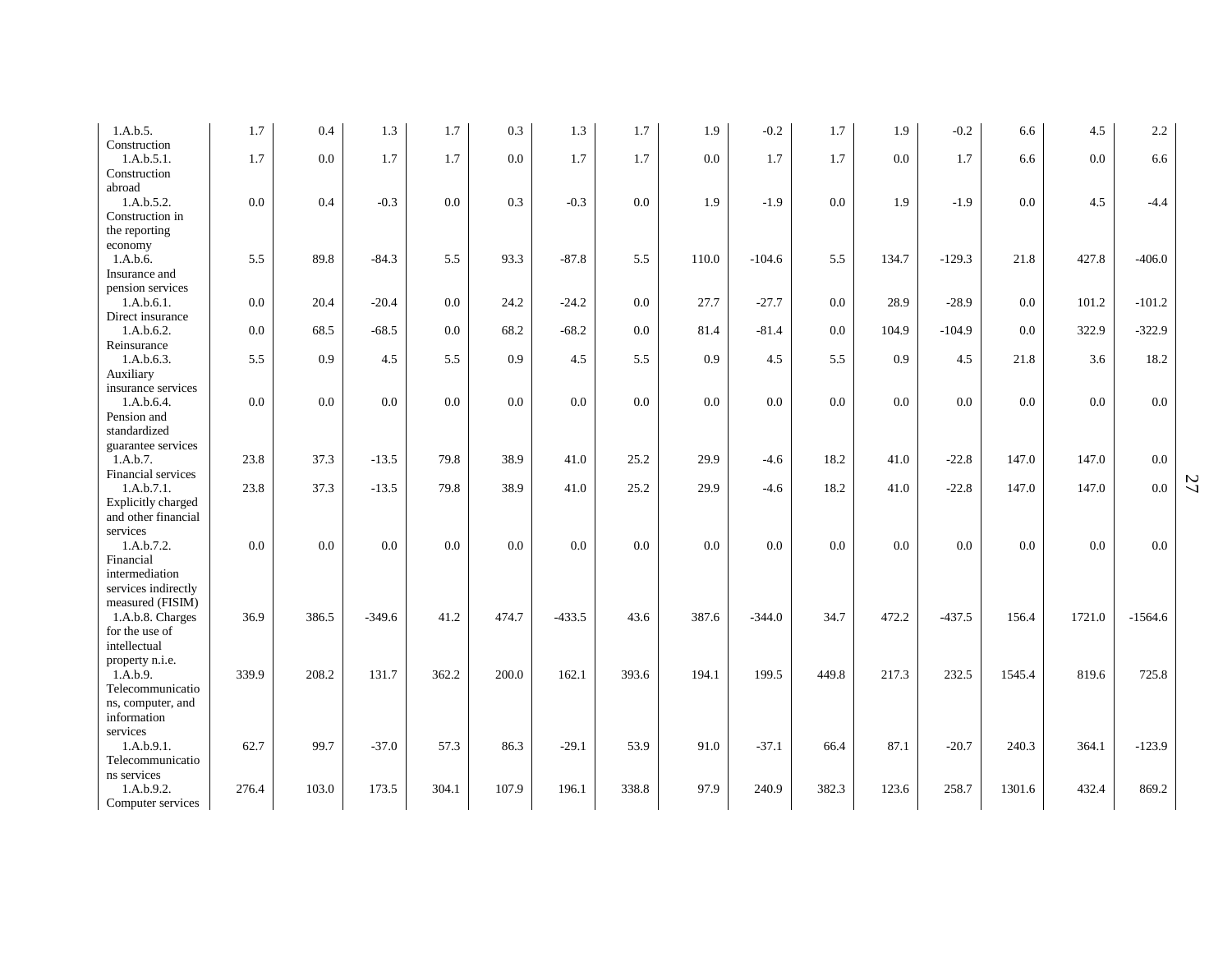| 1.A.b.9.3.<br>Information           | 0.8   | 5.5   | $-4.7$  | 0.8    | 5.8   | $-4.9$  | 0.9   | 5.2   | $-4.3$  | $1.0\,$ | 6.6   | $-5.6$  | 3.5    | 23.1   | $-19.5$  |
|-------------------------------------|-------|-------|---------|--------|-------|---------|-------|-------|---------|---------|-------|---------|--------|--------|----------|
| services                            |       |       |         |        |       |         |       |       |         |         |       |         |        |        |          |
| 1.A.b.10.Other                      | 837.9 | 476.5 | 361.4   | 1162.3 | 620.7 | 541.6   | 878.7 | 520.1 | 358.6   | 1232.3  | 651.1 | 581.2   | 4111.3 | 2268.4 | 1842.9   |
| business services                   |       |       |         |        |       |         |       |       |         |         |       |         |        |        |          |
| 1.A.b.10.1.                         | 62.3  | 5.3   | 57.0    | 92.0   | 7.4   | 84.5    | 69.0  | 5.6   | 63.4    | 96.2    | 7.7   | 88.5    | 319.4  | 26.1   | 293.3    |
| Research and                        |       |       |         |        |       |         |       |       |         |         |       |         |        |        |          |
| development<br>services             |       |       |         |        |       |         |       |       |         |         |       |         |        |        |          |
| 1.A.b.10.2.                         | 572.3 | 237.4 | 334.9   | 845.6  | 332.8 | 512.9   | 634.2 | 251.5 | 382.7   | 884.4   | 346.2 | 538.1   | 2936.5 | 1167.9 | 1768.6   |
| Professional and                    |       |       |         |        |       |         |       |       |         |         |       |         |        |        |          |
| management                          |       |       |         |        |       |         |       |       |         |         |       |         |        |        |          |
| consulting services                 |       |       |         |        |       |         |       |       |         |         |       |         |        |        |          |
| 1.A.b.10.2.1.                       | 517.2 | 216.0 | 301.2   | 764.2  | 302.7 | 461.5   | 573.1 | 228.8 | 344.3   | 799.2   | 315.0 | 484.3   | 2653.8 | 1062.4 | 1591.3   |
| Legal services,                     |       |       |         |        |       |         |       |       |         |         |       |         |        |        |          |
| accounting,                         |       |       |         |        |       |         |       |       |         |         |       |         |        |        |          |
| management                          |       |       |         |        |       |         |       |       |         |         |       |         |        |        |          |
| consulting,<br>managerial           |       |       |         |        |       |         |       |       |         |         |       |         |        |        |          |
| services, and                       |       |       |         |        |       |         |       |       |         |         |       |         |        |        |          |
| public relations                    |       |       |         |        |       |         |       |       |         |         |       |         |        |        |          |
| services                            |       |       |         |        |       |         |       |       |         |         |       |         |        |        |          |
| 1.A.b.10.2.2.                       | 55.1  | 21.4  | 33.7    | 81.4   | 30.1  | 51.4    | 61.1  | 22.7  | 38.3    | 85.2    | 31.3  | 53.9    | 282.7  | 105.5  | 177.2    |
| Advertising,                        |       |       |         |        |       |         |       |       |         |         |       |         |        |        |          |
| market research,                    |       |       |         |        |       |         |       |       |         |         |       |         |        |        |          |
| and public opinion                  |       |       |         |        |       |         |       |       |         |         |       |         |        |        |          |
| polling services<br>1.A.b.10.3.     | 203.4 | 233.8 | $-30.4$ | 224.7  | 280.5 | $-55.8$ | 175.6 | 263.0 | $-87.4$ | 251.7   | 297.1 | $-45.4$ | 855.4  | 1074.4 | $-219.0$ |
| Technical, trade-                   |       |       |         |        |       |         |       |       |         |         |       |         |        |        |          |
| related, and other                  |       |       |         |        |       |         |       |       |         |         |       |         |        |        |          |
| business services                   |       |       |         |        |       |         |       |       |         |         |       |         |        |        |          |
|                                     | 53.1  | 49.2  | 3.9     | 78.4   | 68.9  | 9.5     | 58.8  | 52.1  | 6.7     | 82.0    | 71.7  | 10.3    | 272.2  | 241.8  | 30.4     |
| 1.A.b.10.3.1.                       |       |       |         |        |       |         |       |       |         |         |       |         |        |        |          |
| Architectural,                      |       |       |         |        |       |         |       |       |         |         |       |         |        |        |          |
| engineering, and<br>other technical |       |       |         |        |       |         |       |       |         |         |       |         |        |        |          |
| services                            |       |       |         |        |       |         |       |       |         |         |       |         |        |        |          |
|                                     | 0.0   | 22.6  | $-22.6$ | 0.0    | 31.7  | $-31.7$ | 0.0   | 24.0  | $-24.0$ | 0.0     | 33.0  | $-33.0$ | 0.0    | 111.3  | $-111.3$ |
| 1.A.b.10.3.2.                       |       |       |         |        |       |         |       |       |         |         |       |         |        |        |          |
| Waste treatment                     |       |       |         |        |       |         |       |       |         |         |       |         |        |        |          |
| and depollution,                    |       |       |         |        |       |         |       |       |         |         |       |         |        |        |          |
| agricultural, and                   |       |       |         |        |       |         |       |       |         |         |       |         |        |        |          |
| mining services                     |       |       |         |        |       |         |       |       |         |         |       |         |        |        |          |
| 1.A.b.10.3.3.                       | 64.8  | 85.9  | $-21.0$ | 49.0   | 94.3  | $-45.3$ | 54.8  | 113.3 | $-58.5$ | 87.1    | 93.5  | $-6.3$  | 255.7  | 386.9  | $-131.2$ |
| Operating leasing                   |       |       |         |        |       |         |       |       |         |         |       |         |        |        |          |
| services                            |       |       |         |        |       |         |       |       |         |         |       |         |        |        |          |
|                                     | 58.9  | 42.8  | 16.2    | 58.2   | 38.9  | 19.3    | 32.6  | 38.3  | $-5.8$  | 41.6    | 50.3  | $-8.8$  | 191.2  | 170.3  | 20.9     |
| 1.A.b.10.3.4.                       |       |       |         |        |       |         |       |       |         |         |       |         |        |        |          |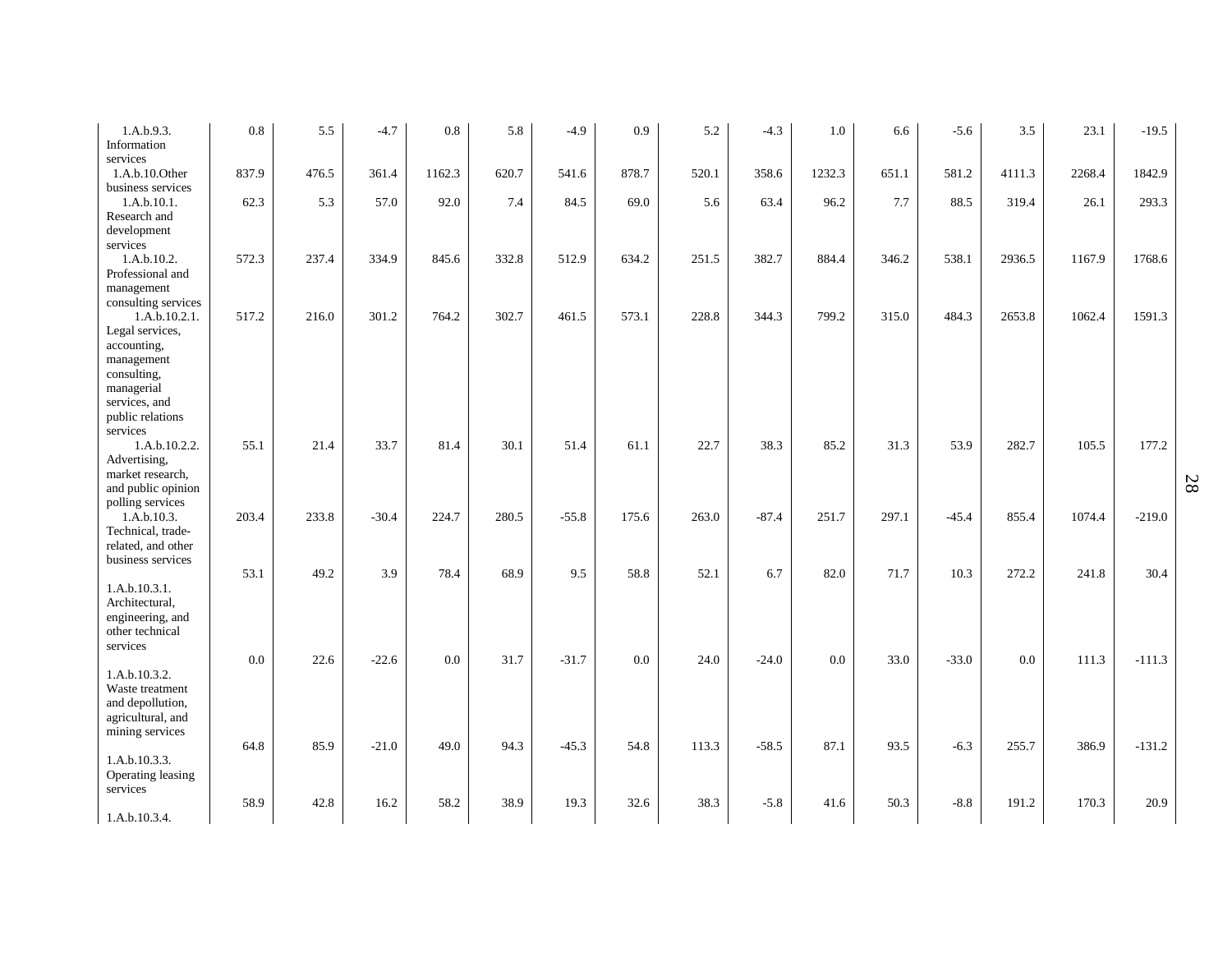| Trade-related<br>services                            |       |       |          |       |       |          |                 |       |          |         |       |          |        |        |           |
|------------------------------------------------------|-------|-------|----------|-------|-------|----------|-----------------|-------|----------|---------|-------|----------|--------|--------|-----------|
| 1.A.b.10.3.5.                                        | 26.6  | 33.3  | $-6.8$   | 39.2  | 46.7  | $-7.5$   | 29.4            | 35.3  | $-5.9$   | 41.0    | 48.6  | $-7.6$   | 136.2  | 164.0  | $-27.8$   |
| Other business<br>services                           |       |       |          |       |       |          |                 |       |          |         |       |          |        |        |           |
|                                                      | 75.5  | 51.0  | 24.5     | 76.6  | 59.3  | 17.3     | 75.5            | 50.6  | 24.9     | 107.8   | 75.3  | 32.4     | 335.4  | 236.3  | 99.1      |
| 1.A.b.11. Personal.<br>cultural, and<br>recreational |       |       |          |       |       |          |                 |       |          |         |       |          |        |        |           |
| services<br>1.A.b.11.1.                              | 68.2  | 49.8  | 18.5     | 76.1  | 57.3  | 18.8     | 67.4            | 49.3  | 18.1     | 104.8   | 72.2  | 32.6     | 316.6  | 228.6  | 88.0      |
| Audiovisual and<br>related services                  |       |       |          |       |       |          |                 |       |          |         |       |          |        |        |           |
| 1.A.b.11.2.<br>Other personal,                       | 7.3   | 1.3   | 6.0      | 0.5   | 2.0   | $-1.6$   | 8.1             | 1.3   | 6.8      | 3.0     | 3.1   | $-0.2$   | 18.8   | 7.7    | 11.0      |
| cultural, and<br>recreational                        |       |       |          |       |       |          |                 |       |          |         |       |          |        |        |           |
| services                                             | 46.5  | 77.6  | $-31.1$  | 45.4  | 94.2  | $-48.8$  | 47.3            | 81.1  | $-33.9$  | 46.6    | 102.7 | $-56.1$  | 185.7  | 355.7  | $-169.9$  |
| 1.A.b.12.Governm<br>ent goods and                    |       |       |          |       |       |          |                 |       |          |         |       |          |        |        |           |
| services n.i.e.                                      |       |       |          |       |       |          |                 |       |          |         |       |          |        |        |           |
| 1.B Primary<br>income                                |       |       |          |       |       |          |                 |       |          |         |       |          |        |        |           |
| 1.B.1                                                | 24.4  | 38.2  | $-13.8$  | 27.3  | 39.0  | $-11.7$  | 26.4            | 42.0  | $-15.6$  | 31.3    | 45.0  | $-13.6$  | 109.4  | 164.1  | $-54.7$   |
| Compensation of<br>employees                         |       |       |          |       |       |          |                 |       |          |         |       |          |        |        |           |
| 1.C Secondary<br>income                              | 615.6 | 690.4 | $-74.7$  | 715.4 | 749.0 | $-33.6$  | 639.949<br>7818 | 742.0 | $-102.0$ | 731.9   | 922.2 | $-190.3$ | 2702.9 | 3103.6 | $-400.7$  |
| 1.C.1 General                                        | 239.5 | 25.2  | 214.2    | 289.5 | 20.6  | 268.9    | 249.0           | 30.5  | 218.5    | 320.4   | 42.2  | 278.2    | 1098.3 | 118.5  | 979.8     |
| government<br>1.C.1.1. Current                       | 230.5 | 0.0   | 230.5    | 280.4 | 0.0   | 280.4    | 239.5           | 0.0   | 239.5    | 303.3   | 0.0   | 303.3    | 1053.8 | 0.0    | 1053.8    |
| taxes on income,<br>wealth, etc.                     |       |       |          |       |       |          |                 |       |          |         |       |          |        |        |           |
| 1.C.1.2. Social<br>contributions                     | 7.9   | 0.0   | 7.9      | 8.5   | 0.0   | 8.5      | 9.3             | 0.0   | 9.3      | 9.5     | 0.0   | 9.5      | 35.1   | 0.0    | 35.1      |
| 1.C.1.3. Social                                      | 0.0   | 10.4  | $-10.4$  | 0.0   | 12.9  | $-12.9$  | 0.0             | 12.0  | $-12.0$  | $0.0\,$ | 15.2  | $-15.2$  | 0.0    | 50.5   | $-50.5$   |
| benefits<br>1.C.1.4. Current                         | 1.1   | 14.8  | $-13.8$  | 0.6   | 7.7   | $-7.1$   | 0.2             | 18.5  | $-18.3$  | 7.6     | 27.0  | $-19.4$  | 9.4    | 68.1   | $-58.6$   |
| international<br>cooperation                         |       |       |          |       |       |          |                 |       |          |         |       |          |        |        |           |
| 1.C.1.5.                                             | 0.0   | 0.0   | 0.0      | 0.0   | 0.0   | 0.0      | 0.0             | 0.0   | 0.0      | 0.0     | 0.0   | 0.0      | 0.0    | 0.0    | 0.0       |
| Miscellaneous<br>current transfers of                |       |       |          |       |       |          |                 |       |          |         |       |          |        |        |           |
| general                                              |       |       |          |       |       |          |                 |       |          |         |       |          |        |        |           |
| government<br>1.C.2. Financial<br>corporations.      | 376.2 | 665.1 | $-288.9$ | 426.0 | 728.5 | $-302.5$ | 390.9           | 711.5 | $-320.5$ | 411.5   | 880.0 | $-468.5$ | 1604.6 | 2985.0 | $-1380.5$ |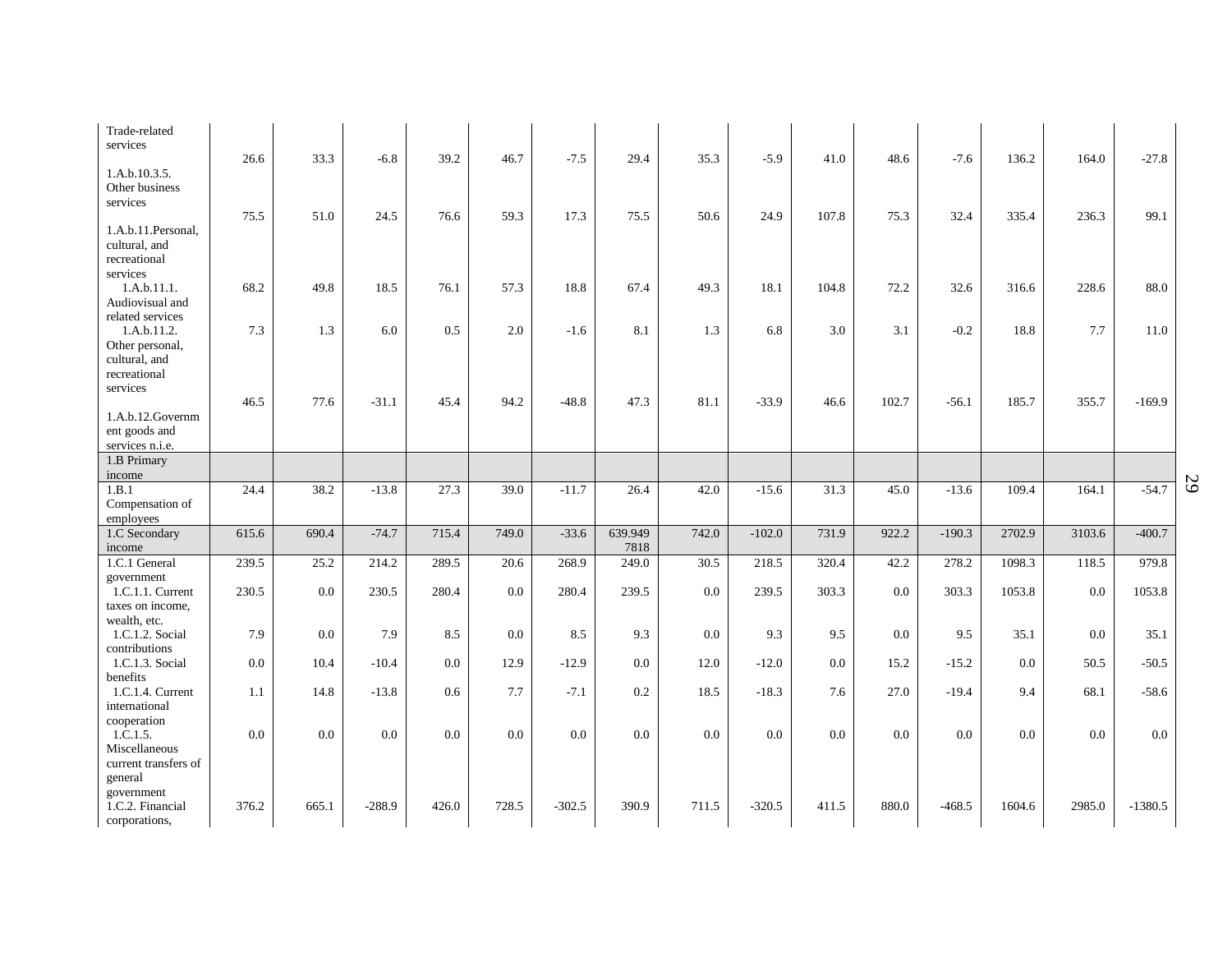| nonfinancial<br>corporations,      |       |         |          |       |       |          |       |       |          |       |           |          |        |        |           |
|------------------------------------|-------|---------|----------|-------|-------|----------|-------|-------|----------|-------|-----------|----------|--------|--------|-----------|
| households, and                    |       |         |          |       |       |          |       |       |          |       |           |          |        |        |           |
| <b>NPISHs</b><br>1.C.2.1. Personal | 128.1 | 214.3   | $-86.2$  | 131.4 | 194.6 | $-63.2$  | 134.4 | 213.9 | $-79.5$  | 141.0 | 250.9     | $-109.9$ | 534.9  | 873.7  | $-338.7$  |
| transfers<br>1.C.2.2. Other        | 248.0 | 450.8   | $-202.8$ | 294.5 | 533.9 | $-239.4$ | 256.5 | 497.6 | $-241.0$ | 270.5 | 629.1     | $-358.5$ | 1069.6 | 2111.3 | $-1041.7$ |
| current transfers<br>1.C.2.2.1.    | 0.0   | 264.1   | $-264.1$ | 0.0   | 345.3 | $-345.3$ | 0.0   | 287.0 | $-287.0$ | 0.0   | 375.5     | $-375.5$ | 0.0    | 1271.8 | $-1271.8$ |
| Current taxes on                   |       |         |          |       |       |          |       |       |          |       |           |          |        |        |           |
| income, wealth,<br>etc.            |       |         |          |       |       |          |       |       |          |       |           |          |        |        |           |
| 1.C.2.2.2.                         | 0.0   | 6.7     | $-6.7$   | 0.0   | 7.3   | $-7.3$   | 0.0   | 7.1   | $-7.1$   | 0.0   | $\ \ 8.8$ | $-8.8$   | 0.0    | 29.8   | $-29.8$   |
| Social                             |       |         |          |       |       |          |       |       |          |       |           |          |        |        |           |
| contributions<br>1.C.2.2.3.        | 69.6  | 0.0     | 69.6     | 60.4  | 0.0   | 60.4     | 63.3  | 0.0   | 63.3     | 78.5  | 0.0       | 78.5     | 271.8  | 0.0    | 271.8     |
| Social benefits                    |       |         |          |       |       |          |       |       |          |       |           |          |        |        |           |
| 1.C.2.2.4. Net                     | 0.0   | 176.1   | $-176.1$ | 0.0   | 177.7 | $-177.7$ | 0.0   | 199.5 | $-199.5$ | 0.0   | 241.5     | $-241.5$ | 0.0    | 794.8  | $-794.8$  |
| nonlife insurance                  |       |         |          |       |       |          |       |       |          |       |           |          |        |        |           |
| premiums                           |       |         |          |       |       |          |       |       |          |       |           |          |        |        |           |
| 1.C.2.2.5.                         | 151.3 | $0.0\,$ | 151.3    | 208.4 | 0.0   | 208.4    | 166.7 | 0.0   | 166.7    | 166.0 | $0.0\,$   | 166.0    | 692.4  | 0.0    | 692.4     |
| Nonlife insurance                  |       |         |          |       |       |          |       |       |          |       |           |          |        |        |           |
| claims<br>1.C.2.2.6.               | 24.4  | 0.0     | 24.4     | 24.4  | 0.0   | 24.4     | 24.4  | 0.0   | 24.4     | 24.4  | 0.0       | 24.4     | 97.7   | 0.0    | 97.7      |
| Current                            |       |         |          |       |       |          |       |       |          |       |           |          |        |        |           |
| international                      |       |         |          |       |       |          |       |       |          |       |           |          |        |        |           |
| cooperation                        |       |         |          |       |       |          |       |       |          |       |           |          |        |        |           |
| 1.C.2.2.7.                         | 2.7   | 3.9     | $-1.2$   | 1.3   | 3.7   | $-2.4$   | 2.1   | 4.1   | $-2.0$   | 1.7   | 3.3       | $-1.6$   | 7.8    | 14.8   | $-7.0$    |
| Miscellanous                       |       |         |          |       |       |          |       |       |          |       |           |          |        |        |           |
| current transfers                  |       |         |          |       |       |          |       |       |          |       |           |          |        |        |           |
| 2 Capital Account                  |       |         |          |       |       |          |       |       |          |       |           |          |        |        |           |
| 2.1 Gross                          | 19.2  | 3.6     | 15.6     | 4.0   | 0.1   | 3.9      | 65.2  | 10.4  | 54.7     | 2.5   | 0.1       | 2.5      | 90.9   | 14.2   | 76.7      |
| acquisitions/dispos                |       |         |          |       |       |          |       |       |          |       |           |          |        |        |           |
| als of                             |       |         |          |       |       |          |       |       |          |       |           |          |        |        |           |
| nonproduced                        |       |         |          |       |       |          |       |       |          |       |           |          |        |        |           |
| nonfinancial assets                |       |         |          |       |       |          |       |       |          |       |           |          |        |        |           |
| 2.2. Capital                       |       |         |          |       |       |          |       |       |          |       |           |          |        |        |           |
| transfers                          |       |         |          |       |       |          |       |       |          |       |           |          |        |        |           |
| 2.2.1. General                     |       |         |          |       |       |          |       |       |          |       |           |          |        |        |           |
| government                         |       |         |          |       |       |          |       |       |          |       |           |          |        |        |           |
| 2.2.1.2. Other                     | 1.7   | 0.0     | 1.7      | 0.0   | 0.0   | 0.0      | 0.0   | 0.0   | 0.0      | 0.1   | 0.0       | 0.1      | 1.8    | 0.0    | 1.8       |
| capital transfers                  |       |         |          |       |       |          |       |       |          |       |           |          |        |        |           |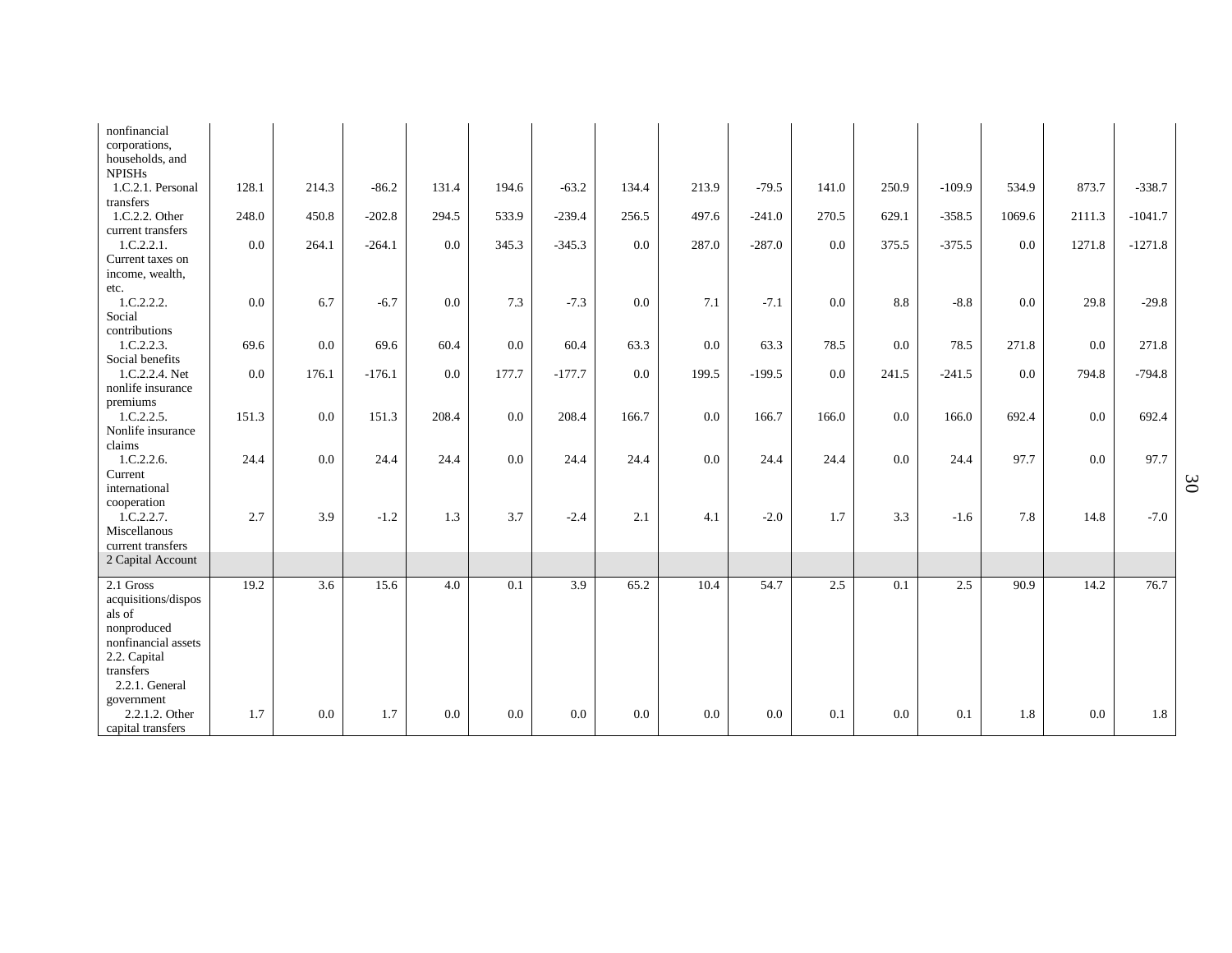|                                                          |          |                     | Other    |          |
|----------------------------------------------------------|----------|---------------------|----------|----------|
|                                                          | 31/12/14 | <b>Transactions</b> | flows    | 30/03/15 |
| Net international investment position                    | 71154    | $-5371$             | $-4036$  | 61747    |
| <b>Assets</b>                                            | 268009   | 2588                | 1714     | 272312   |
| <b>Direct investment</b>                                 | 36180    | 241                 | 747      | 37168    |
| <b>Equity and investment fund shares</b>                 | 36180    | 241                 | 747      | 37168    |
| Direct investor in direct investment enterprises         | 36180    | 241                 | 747      | 37168    |
| <b>Portfolio investment</b>                              | 41671    | -9                  | 483      | 42145    |
| <b>Equity and investment fund shares</b>                 | 28170    | 20                  | 305      | 28495    |
| Depository trust companies, except the                   |          |                     |          |          |
| Central Bank:                                            | 79       | 4                   | 0        | 83       |
| Other sectors                                            | 28090    | 16                  | 305      | 28411    |
| <b>Debt securities</b>                                   | 13501    | $-29$               | 178      | 13651    |
| <b>Central Bank</b>                                      | 0        | 0                   | 0        | 0        |
| Depository trust companies, except the                   |          |                     |          |          |
| Central Bank:                                            | 2        | 0                   | 0        | 2        |
| <b>General Government</b>                                | 181      | 3                   | $-1$     | 183      |
| Other sectors                                            | 13318    | -32                 | 180      | 13466    |
| Financial derivatives (other than reserves) and          |          |                     |          |          |
| employee stock options                                   | 0        | 0                   | 0        | 0        |
| <b>Other investments</b>                                 | 158751   | 1982                | 776      | 161509   |
| <b>Other equity</b>                                      | 2656     | 45                  | -9       | 2692     |
| <b>Currencies and deposits</b>                           | 141232   | 1739                | 782      | 143753   |
| <b>Central Banks</b>                                     | 0        | 0                   | 0        | 0        |
| Depository trust companies, except the                   |          |                     |          |          |
| <b>Central Bank</b>                                      | 2130     | -322                | 0        | 1808     |
| <b>General Government</b>                                | 123      | $-1$                | 1        | 123      |
| Other sectors                                            | 138979   | 2061                | 781      | 141821   |
| Loans                                                    | 8030     | 74                  | 3        | 8107     |
| <b>Central Bank</b>                                      | 0        | 0                   | 0        | 0        |
| Depository trust companies, except the                   |          |                     |          |          |
| <b>Central Bank</b>                                      | 243      | 104                 | 0        | 348      |
| <b>General Government</b>                                | 7787     | $-30$               | 3        | 7760     |
| Other sectors                                            | 0        | 0                   | 0        | 0        |
| Insurance, pension and standardized<br>guarantee schemes | 0        | 0                   | 0        | 0        |
| <b>Trade credit and advances</b>                         | 3891     | 124                 | $\Omega$ | 4015     |
| Other sectors                                            | 3891     | 124                 | 0        | 4015     |
| Other accounts receivable (+)                            | 2942     | 0                   | 0        | 2942     |
| Other sectors                                            | 2942     | 0                   | 0        |          |
|                                                          |          |                     |          | 2942     |
| <b>Reserve assets</b>                                    | 31408    | 374                 | $-292$   | 31490    |
| Monetary gold                                            | 2355     | 0                   | $-9$     | 2346     |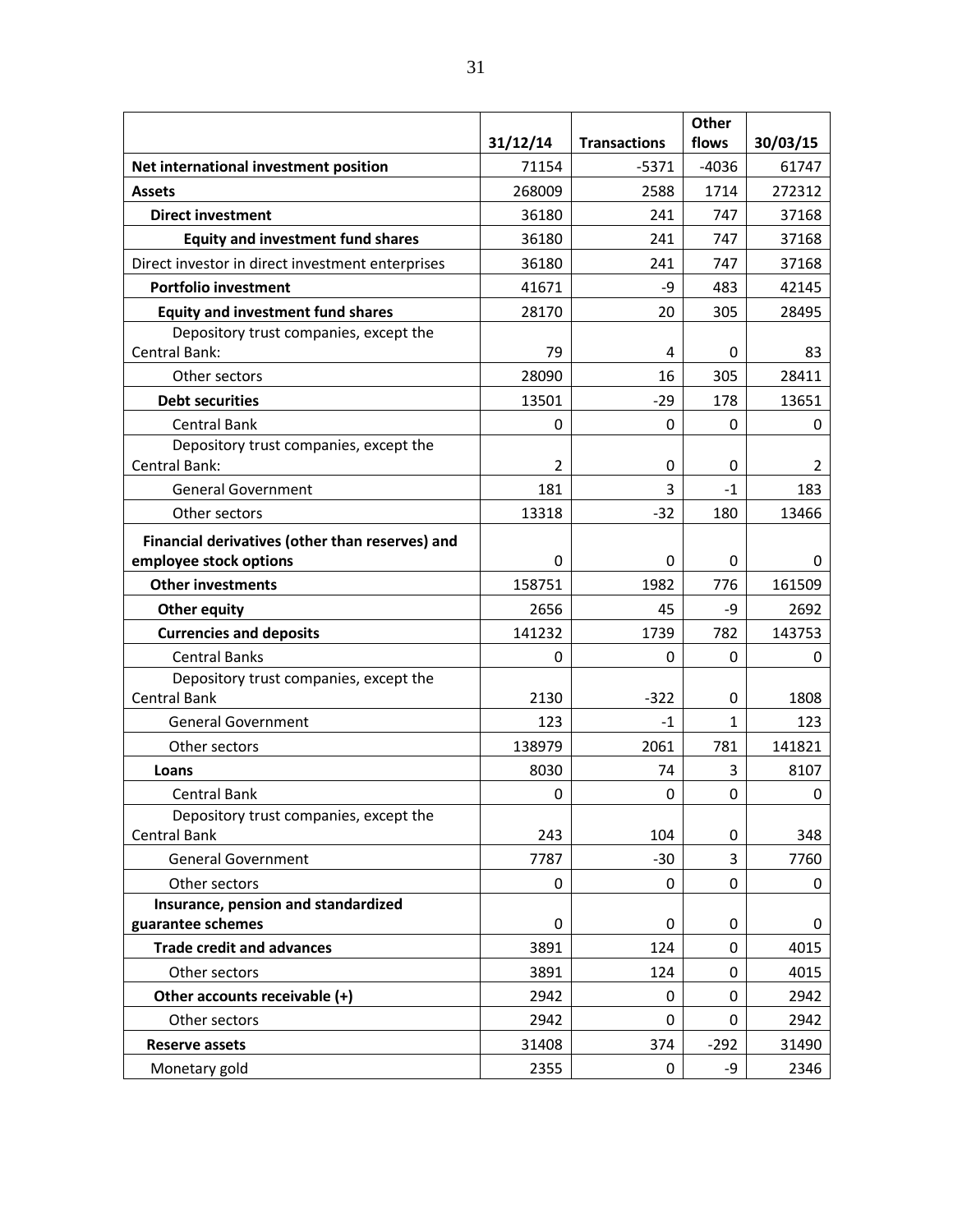| Special drawing rights                          | 2975   | 0    | $-142$ | 2832   |
|-------------------------------------------------|--------|------|--------|--------|
| Reserve position in the IMF                     | 0      | 0    | 0      | 0      |
| Miscellaneous reserve assets                    | 26078  | 374  | $-140$ | 26311  |
| <b>Currencies and deposits</b>                  | 25073  | 374  | $-446$ | 25001  |
| Securities                                      | 865    | 0    | 314    | 1180   |
| <b>Financial derivatives</b>                    | 0      |      | 0      | 0      |
| Other claims                                    | 139    |      | -9     | 130    |
| <b>Liabilities</b>                              | 196855 | 7960 | 5750   | 210565 |
| <b>Direct investment</b>                        | 82399  | 3517 | $-220$ | 85697  |
| <b>Equity and investment fund shares</b>        | 53905  | 2609 | $-139$ | 56375  |
| Direct investor in direct investment            |        |      |        |        |
| enterprises                                     | 53905  | 2609 | $-139$ | 56375  |
| <b>Debt Instruments</b>                         | 28494  | 908  | $-81$  | 29322  |
| Direct investor in direct investment            |        |      |        |        |
| enterprises                                     | 28494  | 908  | $-81$  | 29322  |
| <b>Portfolio investment</b>                     | 47819  | 1022 | 3937   | 52778  |
| <b>Equity and investment fund shares</b>        | 9670   | 42   | 2040   | 11753  |
| Depository trust companies, except the          |        |      |        |        |
| Central Bank:                                   | 1737   | 41   | 722    | 2501   |
| Other sectors                                   | 7933   | 0    | 1318   | 9252   |
| <b>Debt securities</b>                          | 38148  | 980  | 1897   | 41026  |
| <b>Central Bank</b>                             | 0      | 0    | 0      | 0      |
| Depository trust companies, except the          |        |      |        |        |
| Central Bank:                                   | 1146   | 13   | 18     | 1178   |
| <b>General Government</b>                       | 31035  | 558  | 1695   | 33288  |
| Other sectors                                   | 5967   | 409  | 184    | 6559   |
| Financial derivatives (other than reserves) and |        |      |        |        |
| employee stock options                          | 2771   | 12   | 642    | 3426   |
| <b>General Government</b>                       | 2771   | 12   | 642    | 3426   |
| <b>Other investments</b>                        | 63865  | 3409 | 1391   | 68664  |
| <b>Other equity</b>                             | 0      |      | 0      | 0      |
| <b>Currency and deposits</b>                    | 162    | 32   | 0      | 194    |
| Central Bank                                    | 0      | 0    | 0      | 0      |
| Depository trust companies, except the          |        |      |        |        |
| <b>Central Bank</b>                             | 162    | 32   | 0      | 194    |
| <b>General Government</b>                       | 0      | 0    | 0      | 0      |
| Other sectors                                   | 0      | 0    | 0      | 0      |
| Loans                                           | 43255  | 2272 | 1596   | 47123  |
| <b>Central Bank</b>                             | 4186   | 2320 | 1966   | 8473   |
| Depository trust companies, except the          |        |      |        |        |
| Central Bank                                    | 1187   | 143  | 0      | 1330   |
| <b>General Government</b>                       | 29278  | 124  | $-332$ | 29070  |